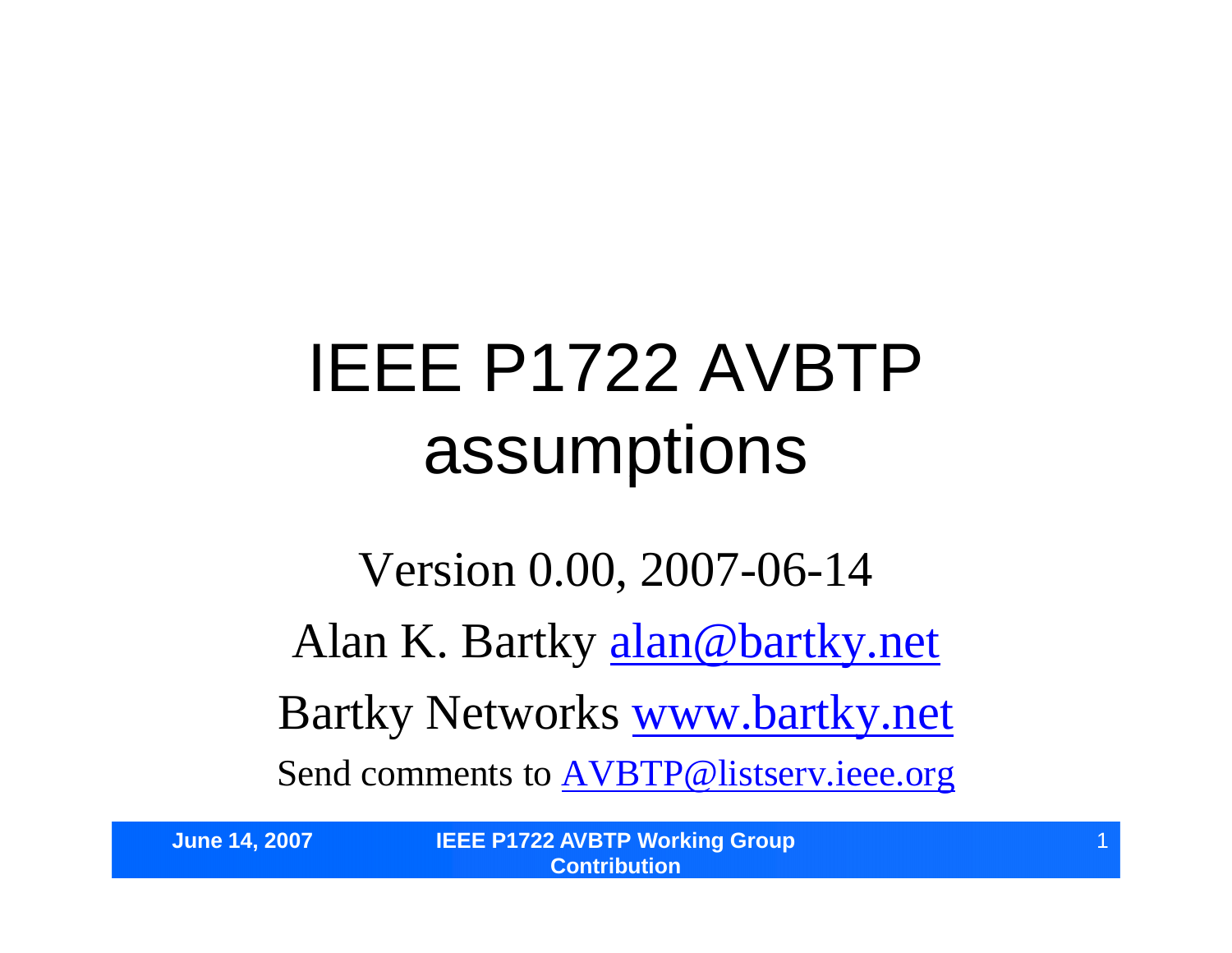### Notice of copyright release

#### • **Notice:**

– This document has been prepared to assist the work of the IEEE P1722 and IEEE 802 Working Groups. It is offered as a basis for discussion and is not binding on the contributing individual(s) or organization(s). The material in this document is subject to change in form and content after further study. The contributor(s) reserve(s) the right to add, amend or withdraw material contained herein.

#### • **Copyright Release to IEEE:**

– The contributor grants a free, irrevocable license to the IEEE to incorporate material contained in this contribution, and any modifications thereof, in the creation of an IEEE Standards publication; to copyright in the IEEE's name any IEEE Standards publication even though it may include portions of this contribution; and at the IEEE's sole discretion to permit others to reproduce in whole or in part the resulting IEEE Standards publication. The contributor also acknowledges and accepts that this contribution may be made public by the IEEE P1722 Working Group or the IEEE 802 Working Group.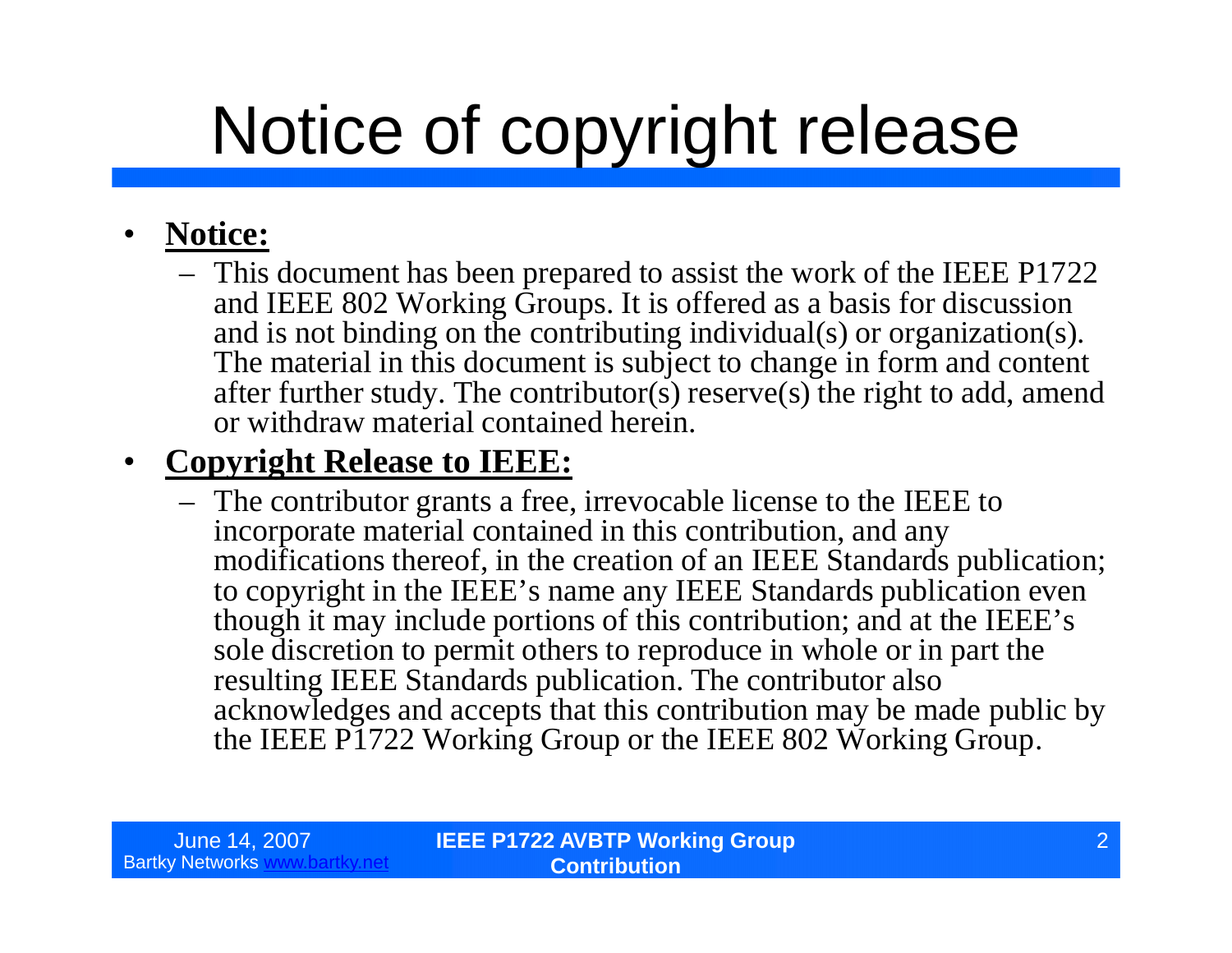#### Revision History

| <b>Rev</b> | <b>Date</b> | <b>Comments</b>                                                                                                                              |
|------------|-------------|----------------------------------------------------------------------------------------------------------------------------------------------|
| 0.0        | 2007-006-14 | First version for comments, created from previous AVBTP presentations and key<br>assumptions from Don Pannell's AVB assumptions presentation |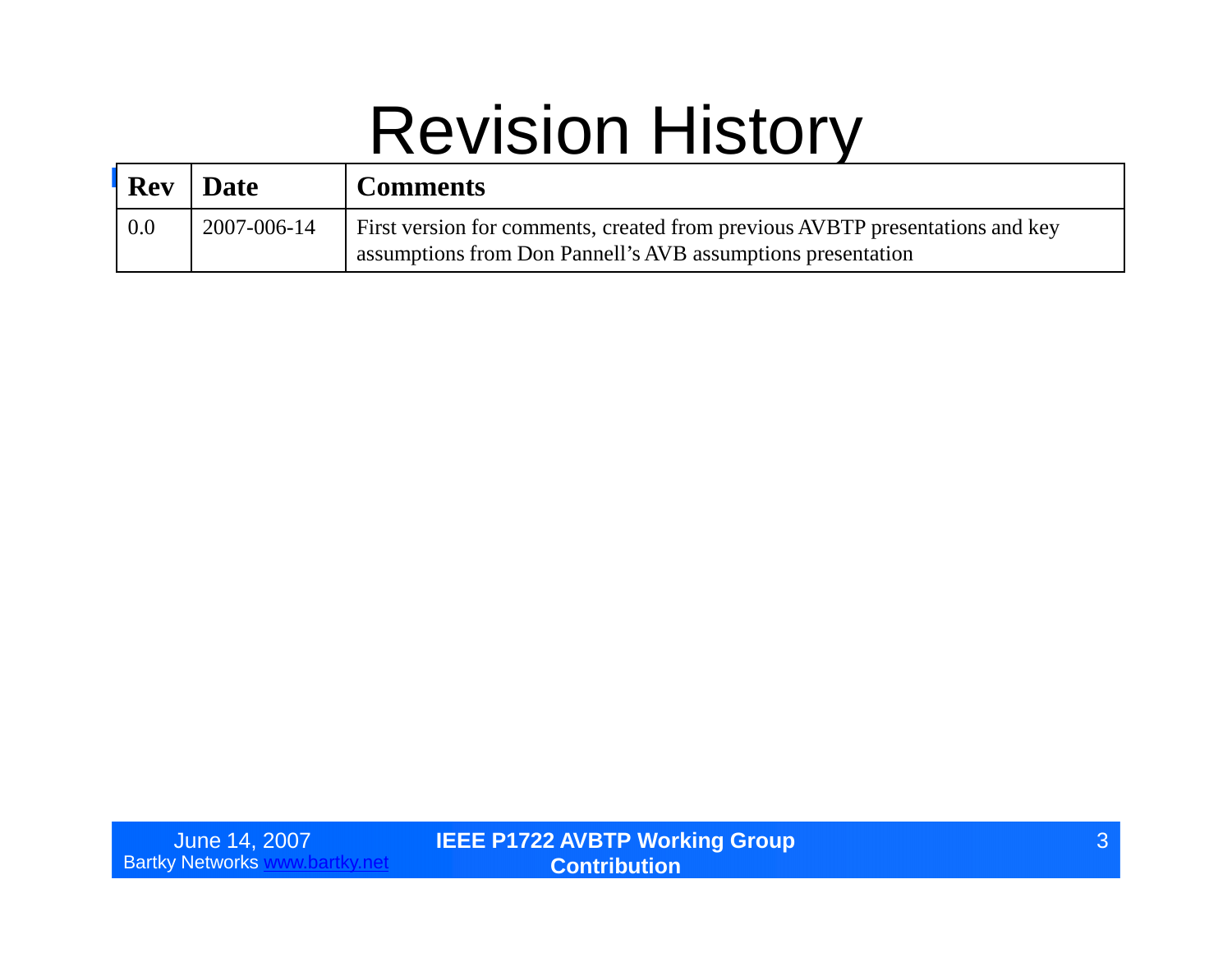#### References:

- Audio Video Bridging (AVB) Assumptions, Version 6 (Don Pannell)
	- http://www.ieee802.org/1/files/public/docs2007/avb-pannellassumptions-0607-v6.pdf
- AVBTP Presentation Time (Dave Olsen)
	- http://www.avbtp.org/contributions/avbtp-olsen-presentation-time-0507.pdf
- Draft AVBTP over IEEE 802.3 AVB stream data format Version 0.02 (Alan Bartky)
	- http://www.avbtp.org/contributions/avbtp-bartky-proposed-streamdata-format-v0-02-2007-03-27.pdf
- AVB/AVBTP layering, management objects and data transfer processing study Draft 0.01 (Alan Bartky)
	- http://www.avbtp.org/contributions/avb-bartky-end-station-study-0507 v1.pdf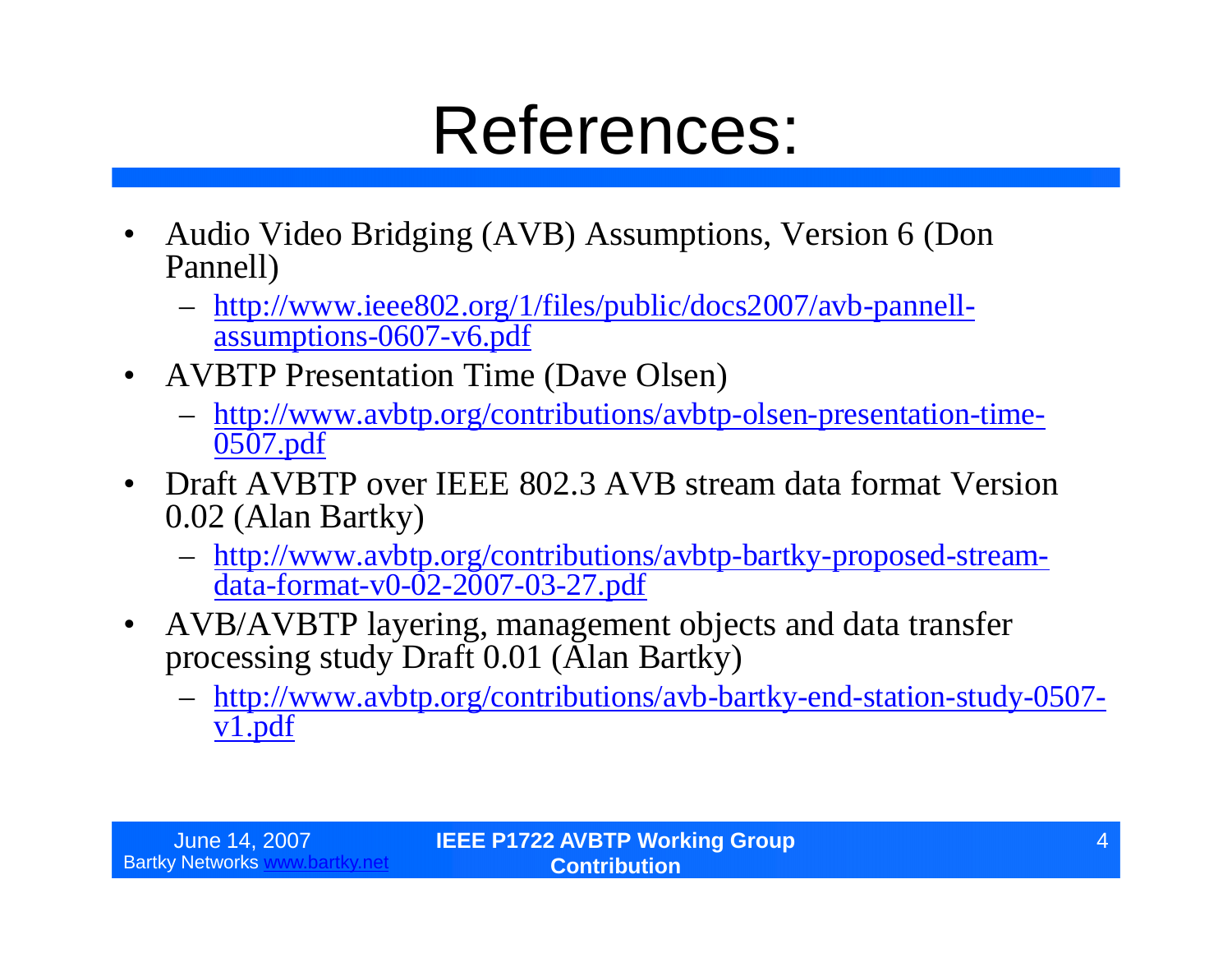### **Important Notes from Editor**

- **This is version 0.00, so I've done my best to try and collect what I believe to be consensus items collected to date from formal proposals reviewed at our teleconference meetings. I cannot promise I have gotten all them correct.**
- **Please review all consensus items and if you do not consent to them, please let the editor and the rest of the team know (i.e. silence implies consensus). We will use our first formal face to face to formally review all consensus items.**
- **This version has also more detail on Encapsulation than other sections. My intent is to use our next face to face verify all consensus encapsulation items and start editing the details into a draft 0.00 AVBTP specification, removing low level details and then making this document high level only.**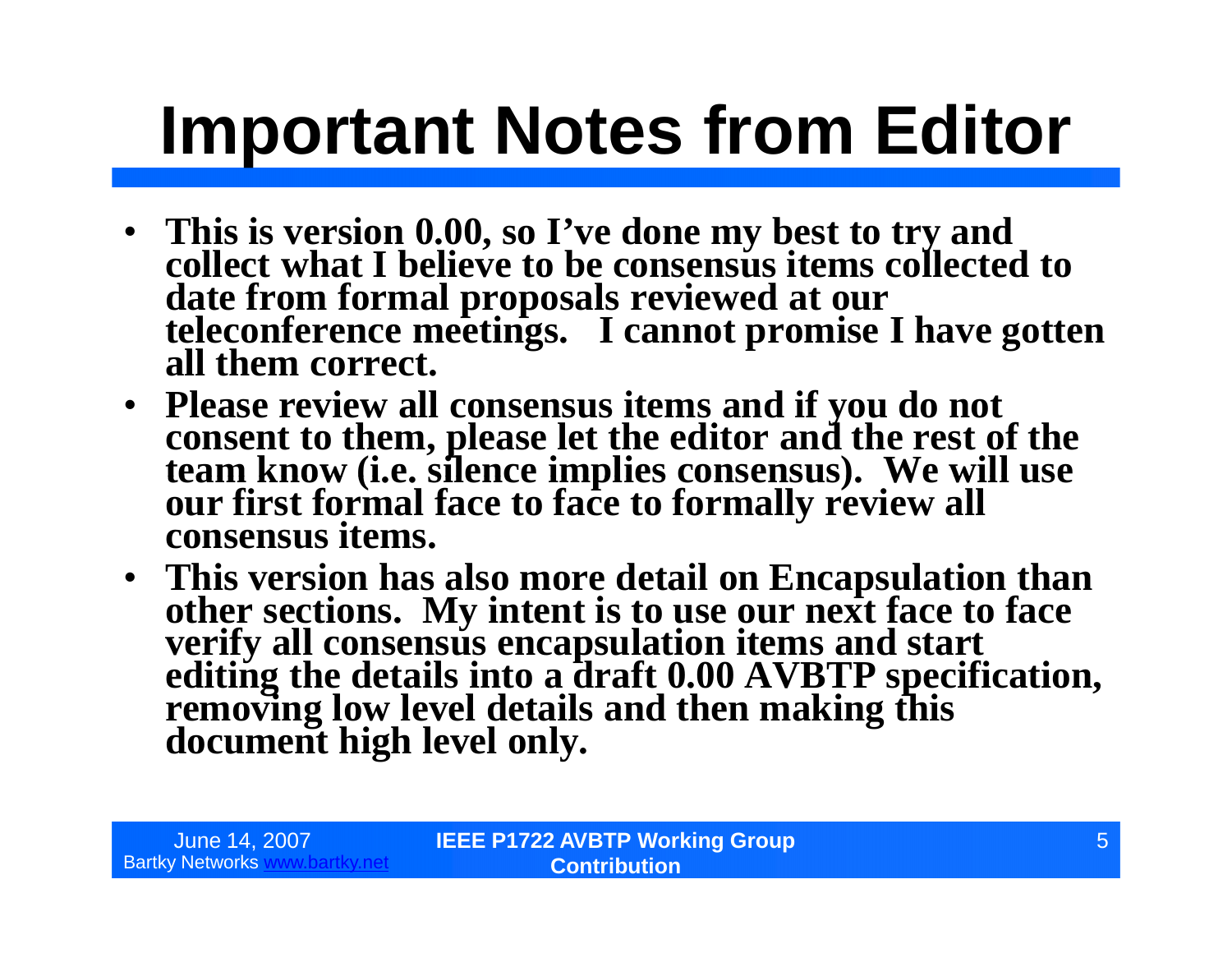#### **Overview**

- This document is to collect high level requirements, ideas, concepts, etc. for Audio/Video Bridging Transport Protocol (AVBTP) for use in:
	- –Building and verifying Consensus on key items
	- –Documenting those key items for work on the main specification and other documents/contributions
	- –Using as a checklist to make sure key items are taken care of.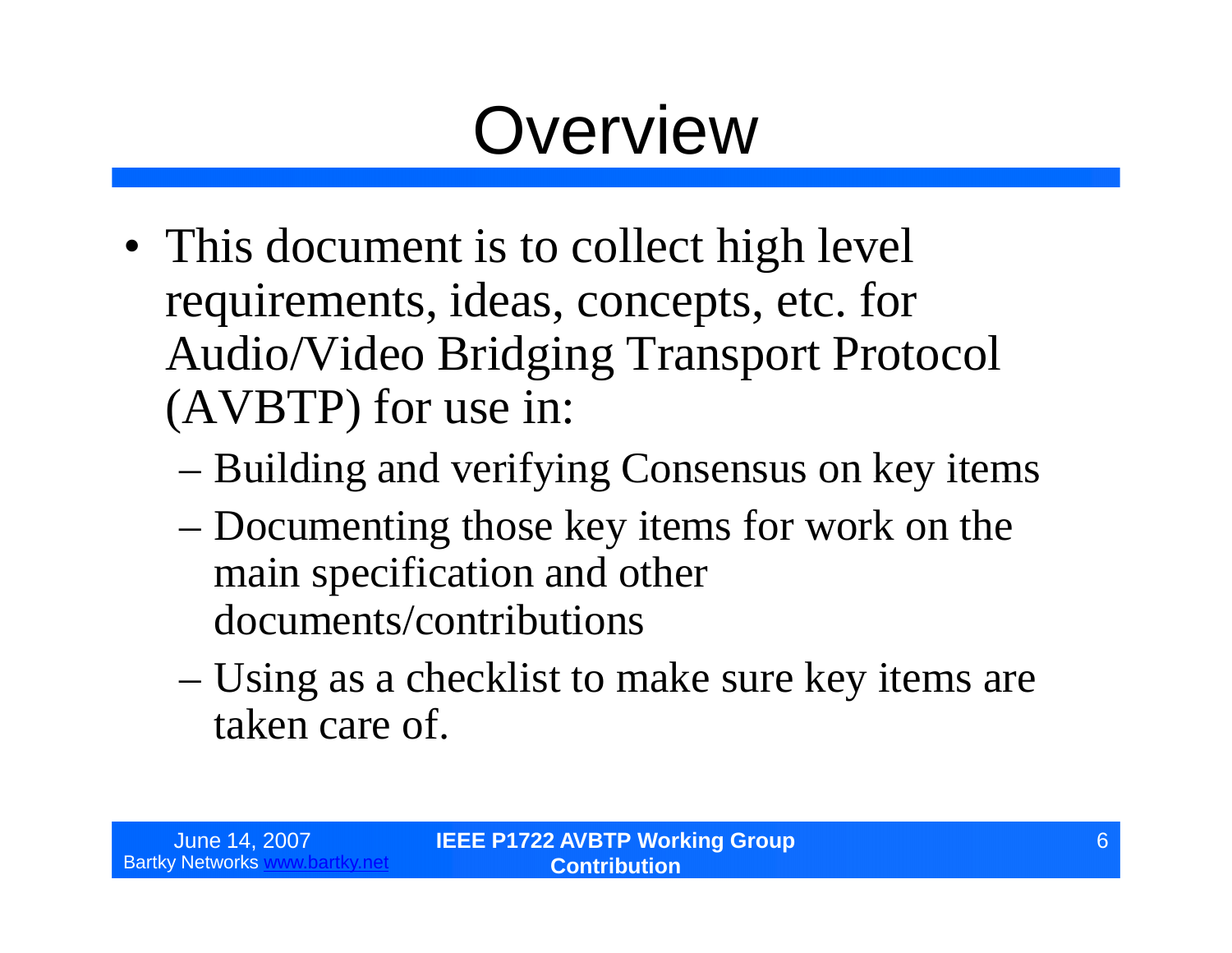#### Overview (continued)

- This document is broken up into major sections as follows:
	- General (leader: Alan Bartky?)
	- Encapsulation (leader: Alan Bartky)
	- Timing and Synchronization (leader: Matt Mora)
	- Session Management (leader: John Fuller)
	- Protocol layering and selected options from other protocols (e.g. 802.1AS, 802.1Qat, 802.1Qav, etc.) (leader: Alan Bartky?)
- For each assumption, it will be identified as a item that is:
	- Approved by Consensus
	- Proposal
	- Question
	- Work Item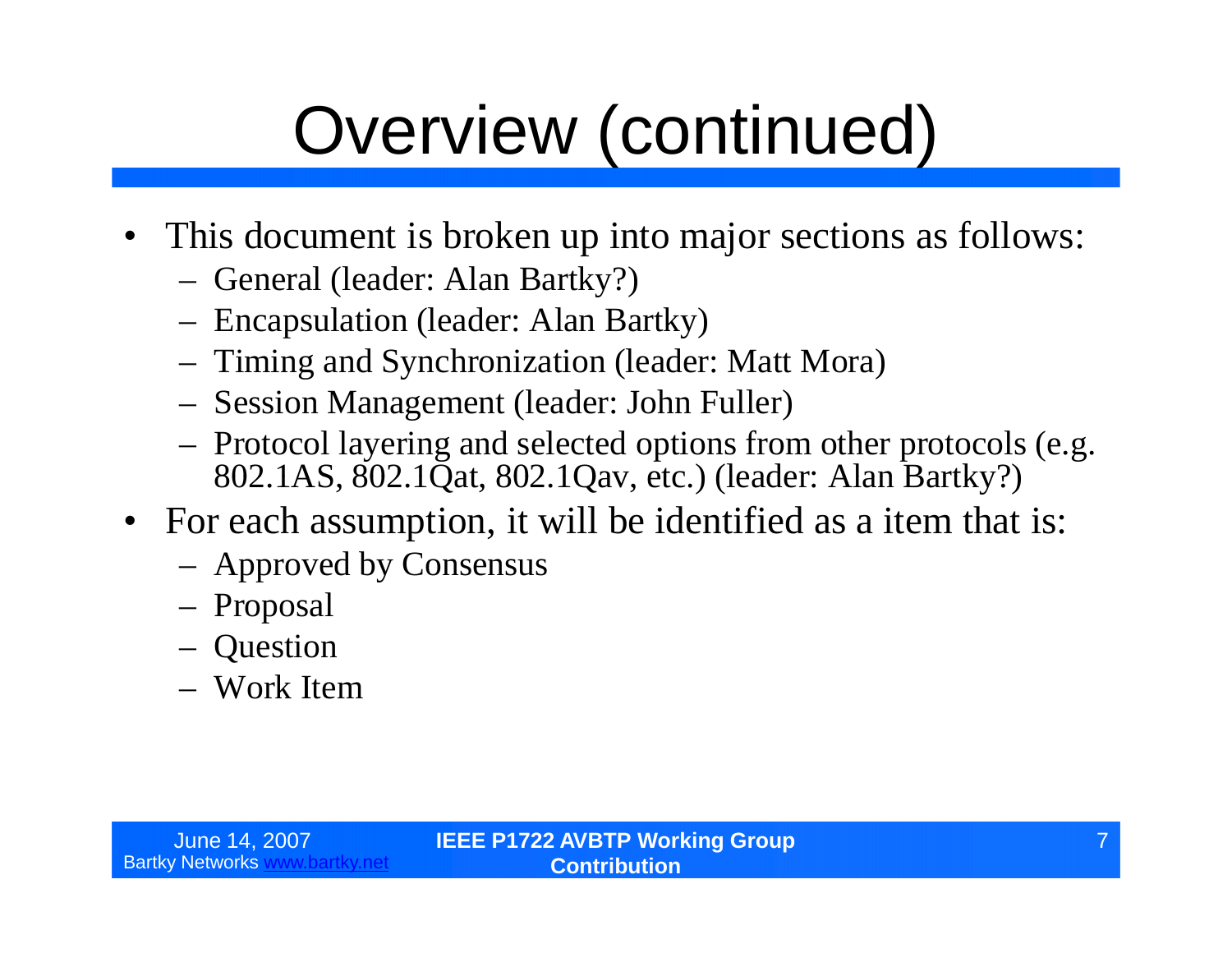#### General Assumptions

- Approved by Consensus:
	- –AVB Class 5 together with AVB Class 4 cannot use more than 75% of a link's bandwidth
		- The Remaining 25% (or more) is used for Legacy (non-AVB) flows
	- –Functional Device Type Names
		- AVB will use Talkers, Listeners & Bridges
		- Talker is the source of a Stream, Listener is a receiver of a Stream
		- A Bridge is an 802.1 Bridge
		- Any physical device could be any combination of these
	- –An AVBTP stream is between one talker and one or more listeners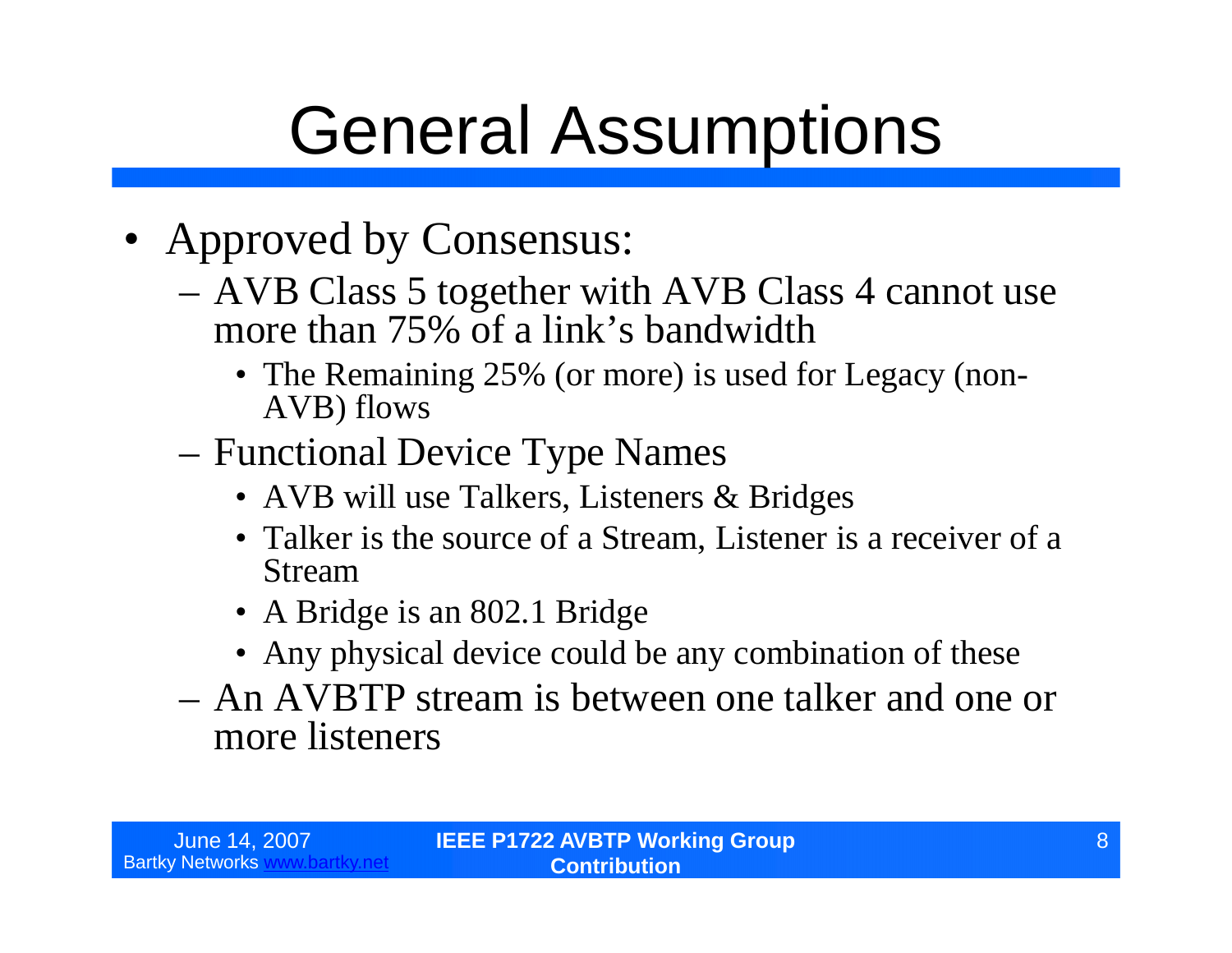#### General Assumptions

- Proposals:
	- –Keep the AVBTP document "simple and pure". No control/discovery/etc.
	- –Keep it simple and close enough to 61883 that bridging to/from the most common forms of 1394 isochronous streams is a straight-forward problem that can easily be done in hardware.
	- –AVBTP should be a virtual cable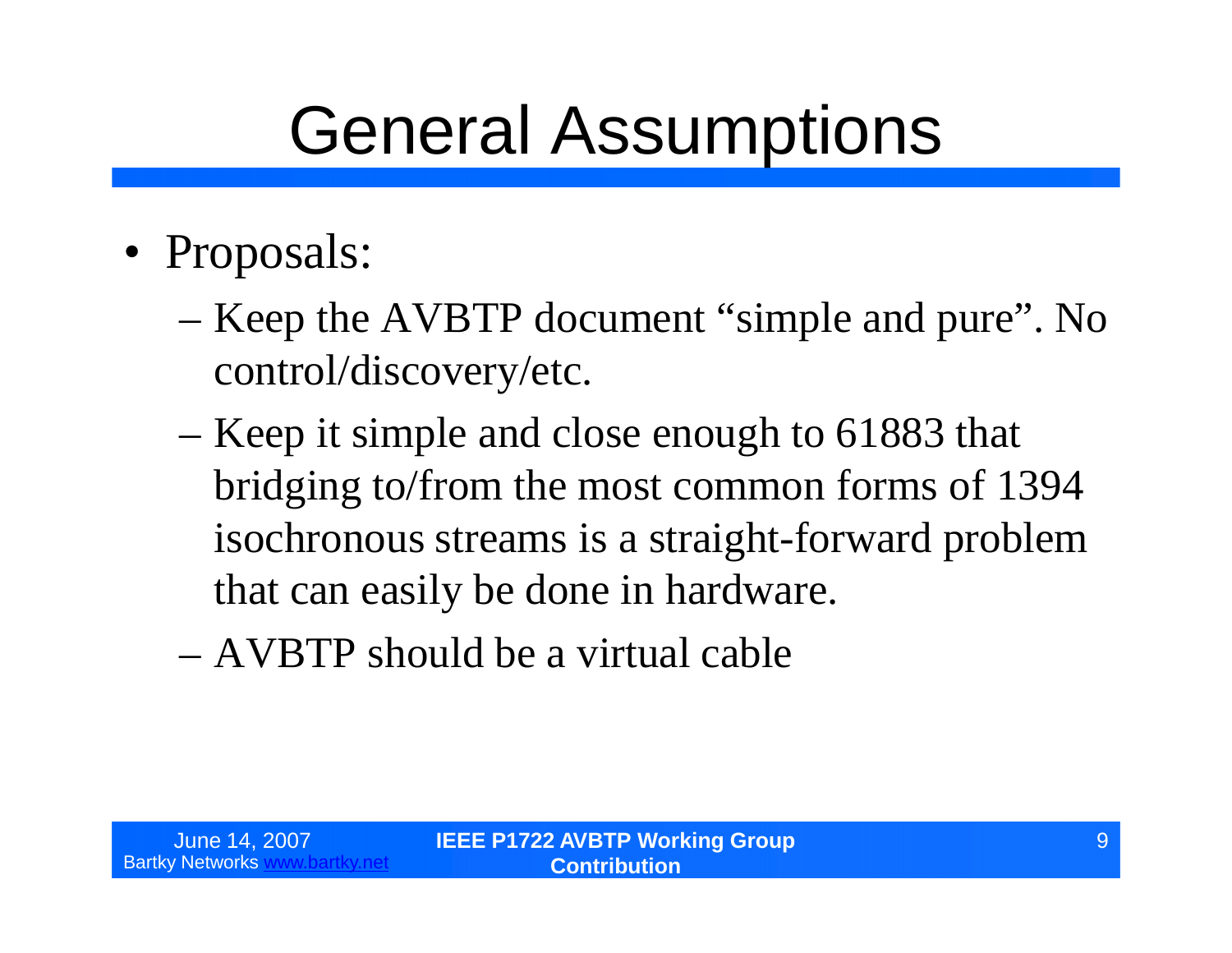#### General Assumptions

- •Questions:
	- How much should we work on 1394 to IEEE-802/AVBTP interworking?
	- Will AVBTB have to do any policing or scheduling?
		- Do we need a group to study this, or should we add this to the work of things to do in the Timing/Synchronization team?
- Work Items:
	- –*None at this time.*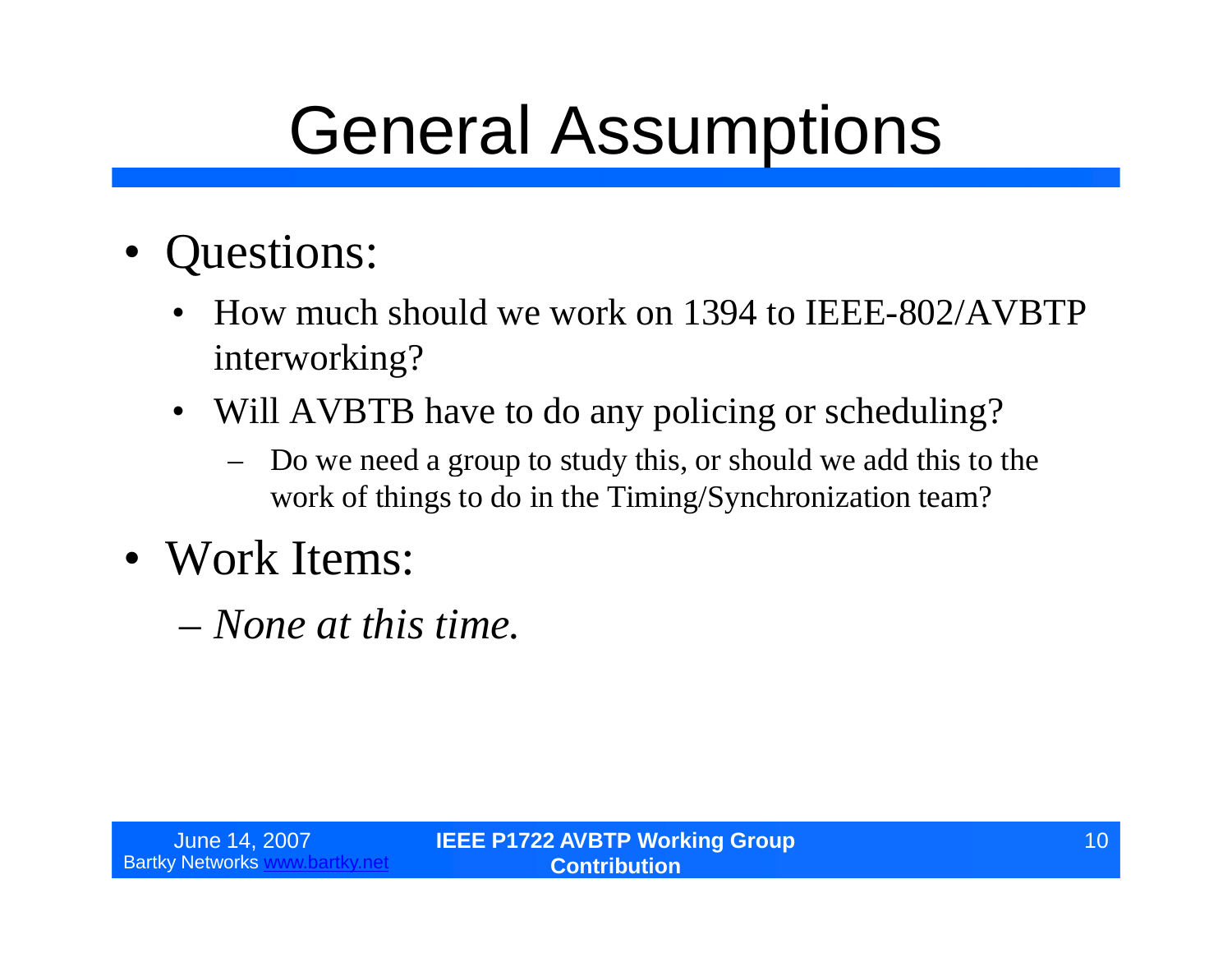- Approved by Consensus:
	- –Shall use 802.1AS for global time base
	- –Shall be able to react to change in global absolute time (user changing time of day, change in Grandmaster, etc. (see 802.1AS assumptions from AVB document).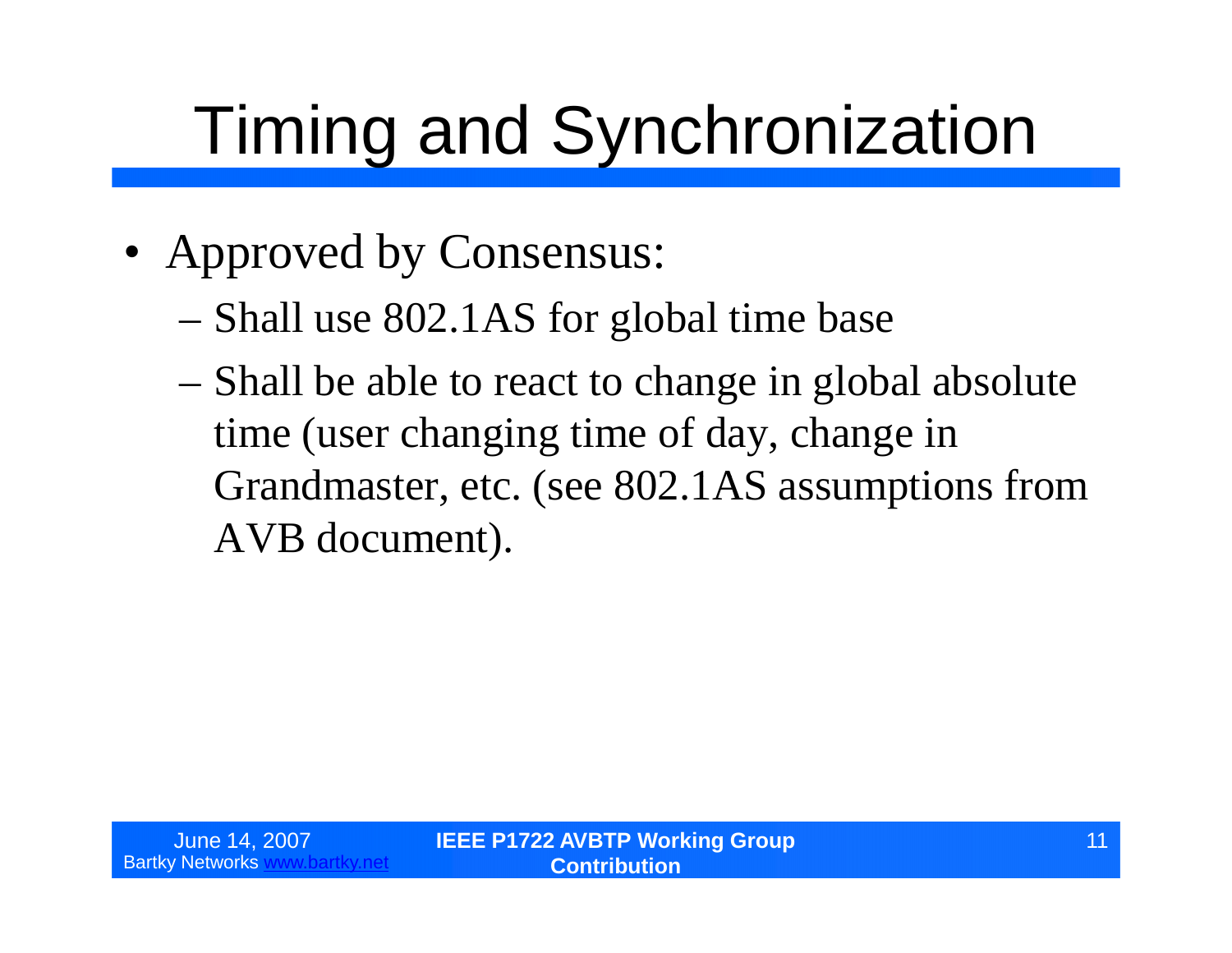- Proposals:
	- –If possible we should have only one format and interpretation for the AVBTP timestamp field for "timestamp valid" for 61883 type encapsulation.
		- Current format proposals are:
			- 0-999,999,999 Sub-seconds in nanoseconds (1588 like)
			- 0-0x3FFFFFFF Sub-seconds in power of 2 fractions of a second (NTP like)
			- 0-0x3FFFFFFF Least significant 30 bits of nanoseconds since epoch
		- •Current interpretation proposals:
			- Presentation time (61883 like)
			- Source sample time (RTP like)
			- Application dependent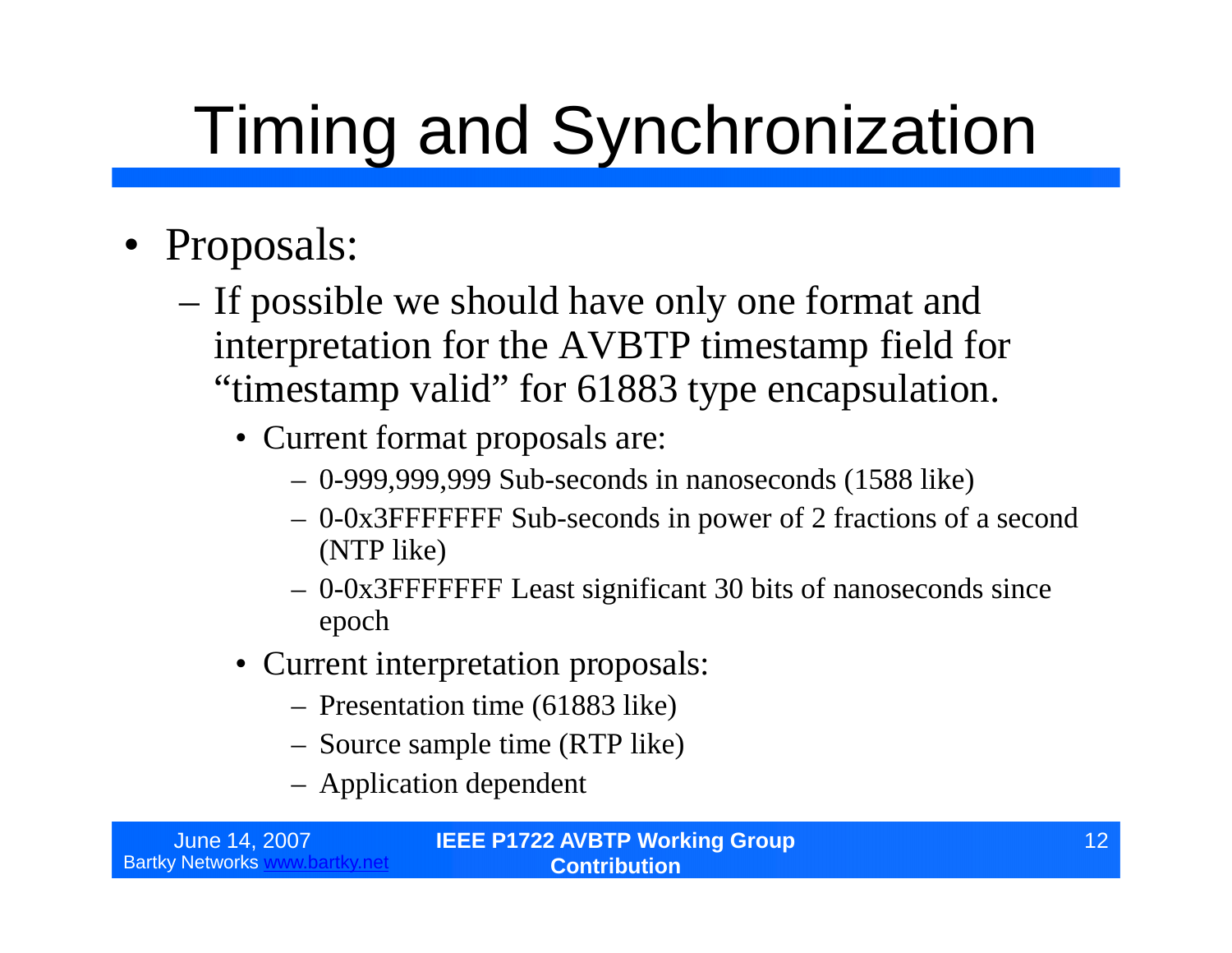- Proposals:
	- –Presentation time assumptions/proposals:
		- The Presentation Time has the following purposes:
			- Reconstruction of the media clock
			- Account for link latency
			- Possible Synchronization of streams
			- AVBTP Presentation time is only associated with a single AVBTP stream
			- Presentation time is relative to the 802.1as clock
		- Ingress time is when the sample is sent to the AVBTP layer
			- On an I2S interface this is a 802.1AS timestamp of the word clock transition for the received sample.
		- Egress time is the Ingress time plus a delay constant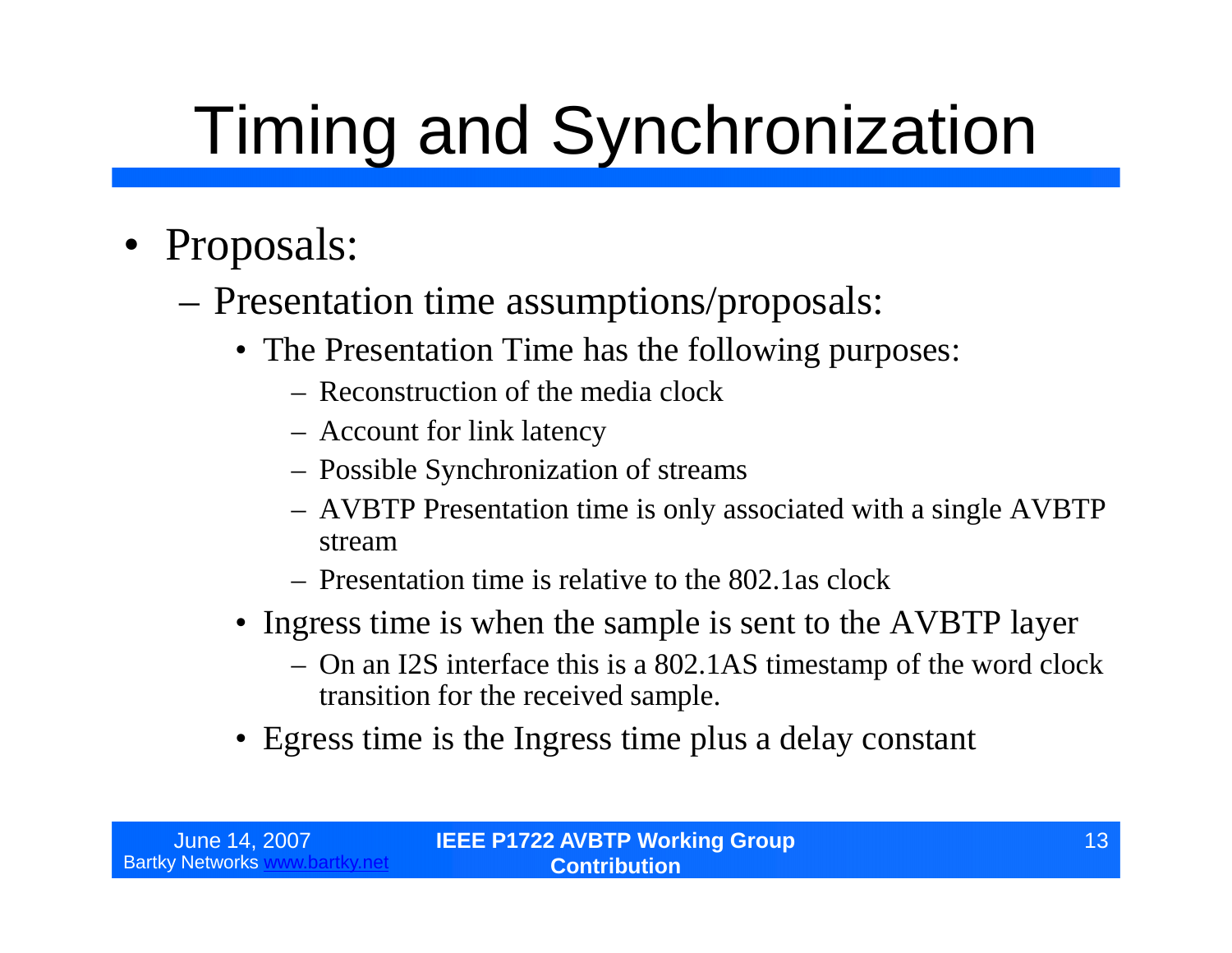- Proposals:
	- –Presentation time assumptions/proposals:
		- Possible Presentation Time Formats
			- –Egress Time (30-64 bits)
			- $-$  Ingress Time (64 bits) + offset (30 bits?)
			- –Ingress Time (64 bits)
			- –Requires some negotiated or default delta between ingress and egress
			- –Additional setup information required to be defined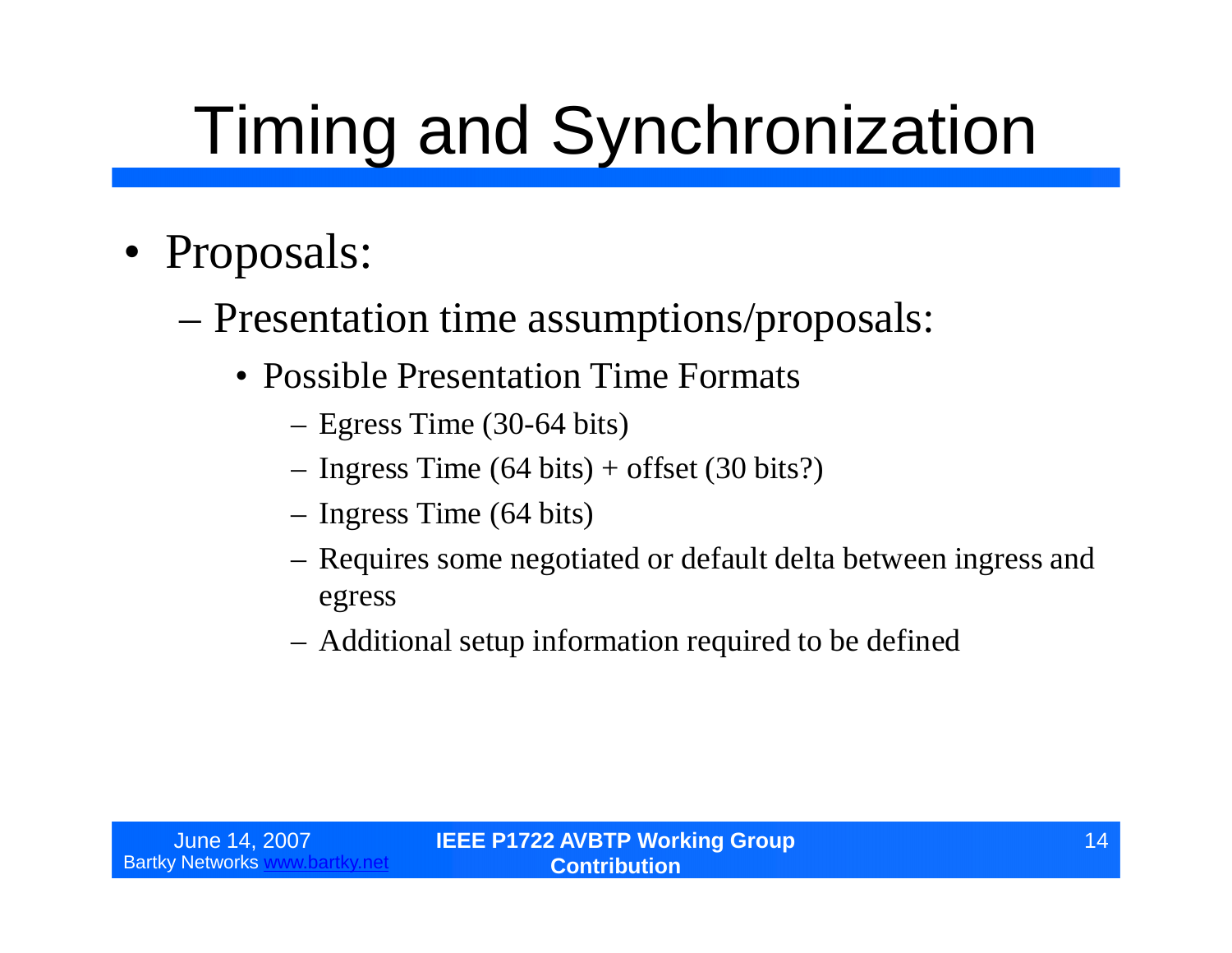- Questions:
	- –Should this team also work on queuing, policing and scheduling topics?
	- –Will we work on a MIB/Management interface definition for this?
- Work Items:
	- –Define what is or isn't done by transport layer (i.e. what is done by applications versus the transport layer itself)
	- –Design and specify timing/synchronization methods, protocols, formats, etc.
	- –Design Timing/Synchronization service interface.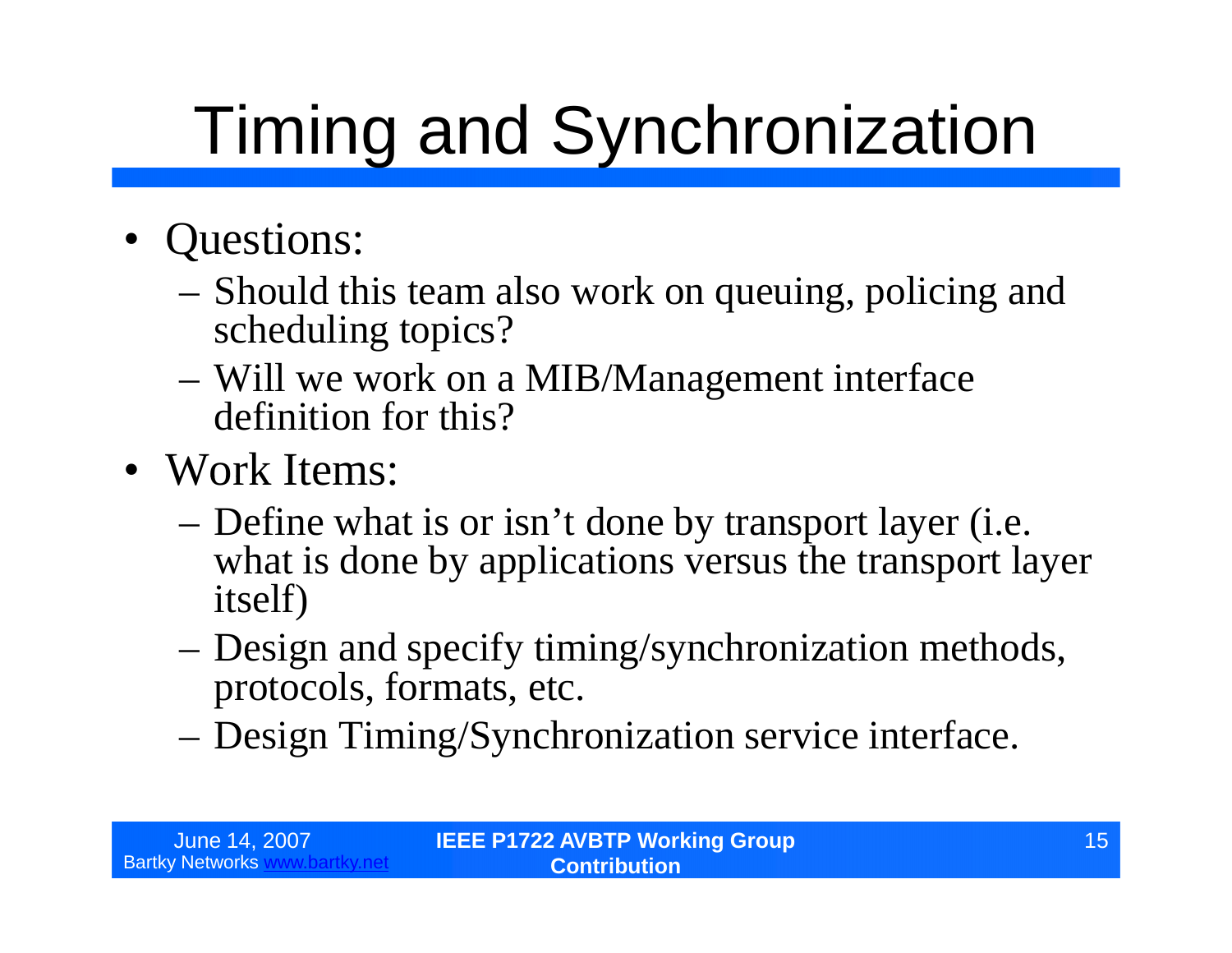#### Session Management

- Approved by Consensus:
	- –Shall use LLDP(802.1AB), SRP(802.1Qat) as protocols of the Session management protocols and procedures.
- Proposals:
	- –Define a simple discovery/control method that can be used if there is no higher layer available. Just steal the 1394 AV/C
	- –Provide interface to Zeroconf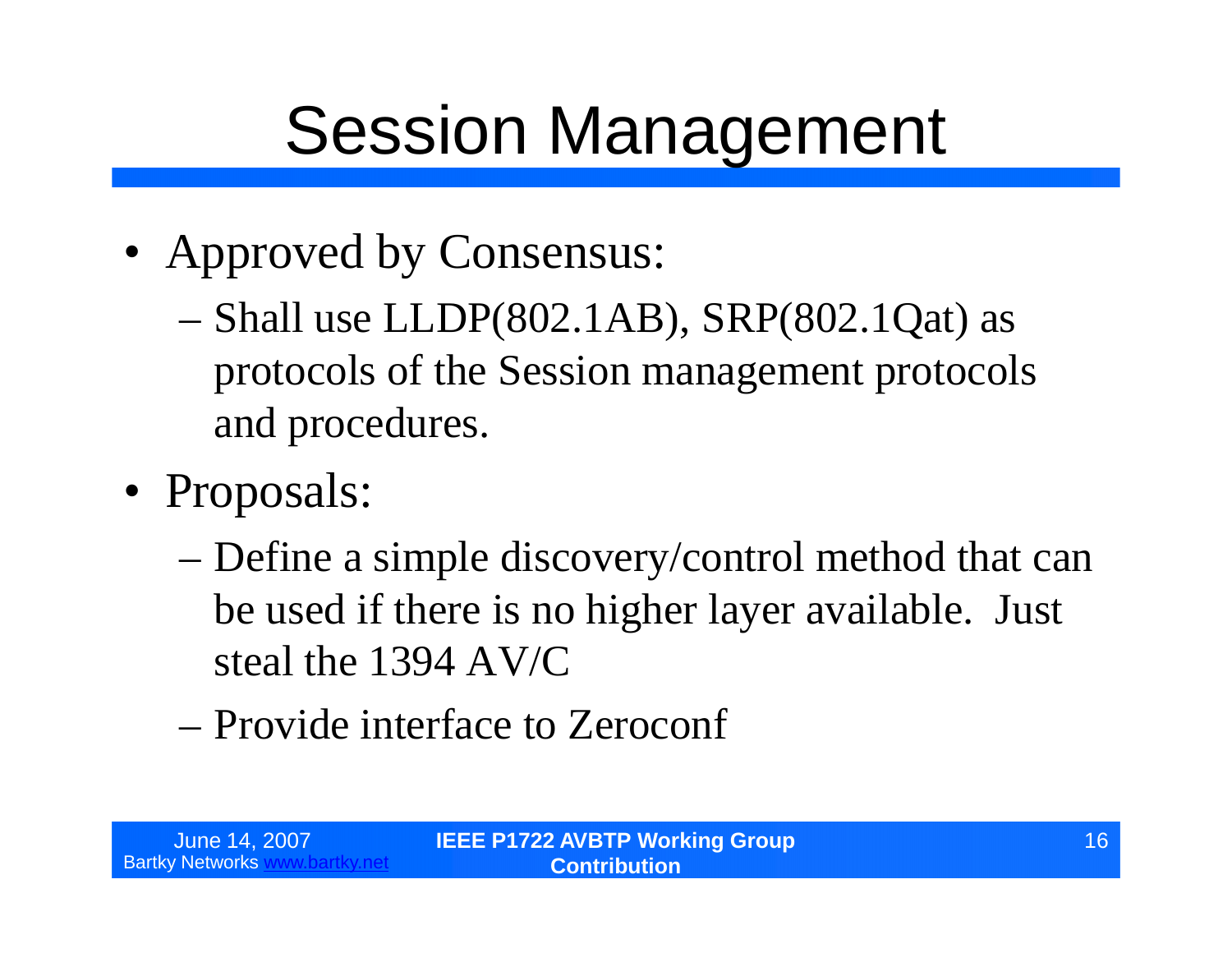### Session Management

- Questions:
	- –Are there other protocols needed at lower layers?
	- –Are there other protocols we should provide a service interface to?
	- –Will we work on a MIB/Management interface definition for this?
- Work Items:
	- –Protocol
	- –State Machine
	- –Service Interface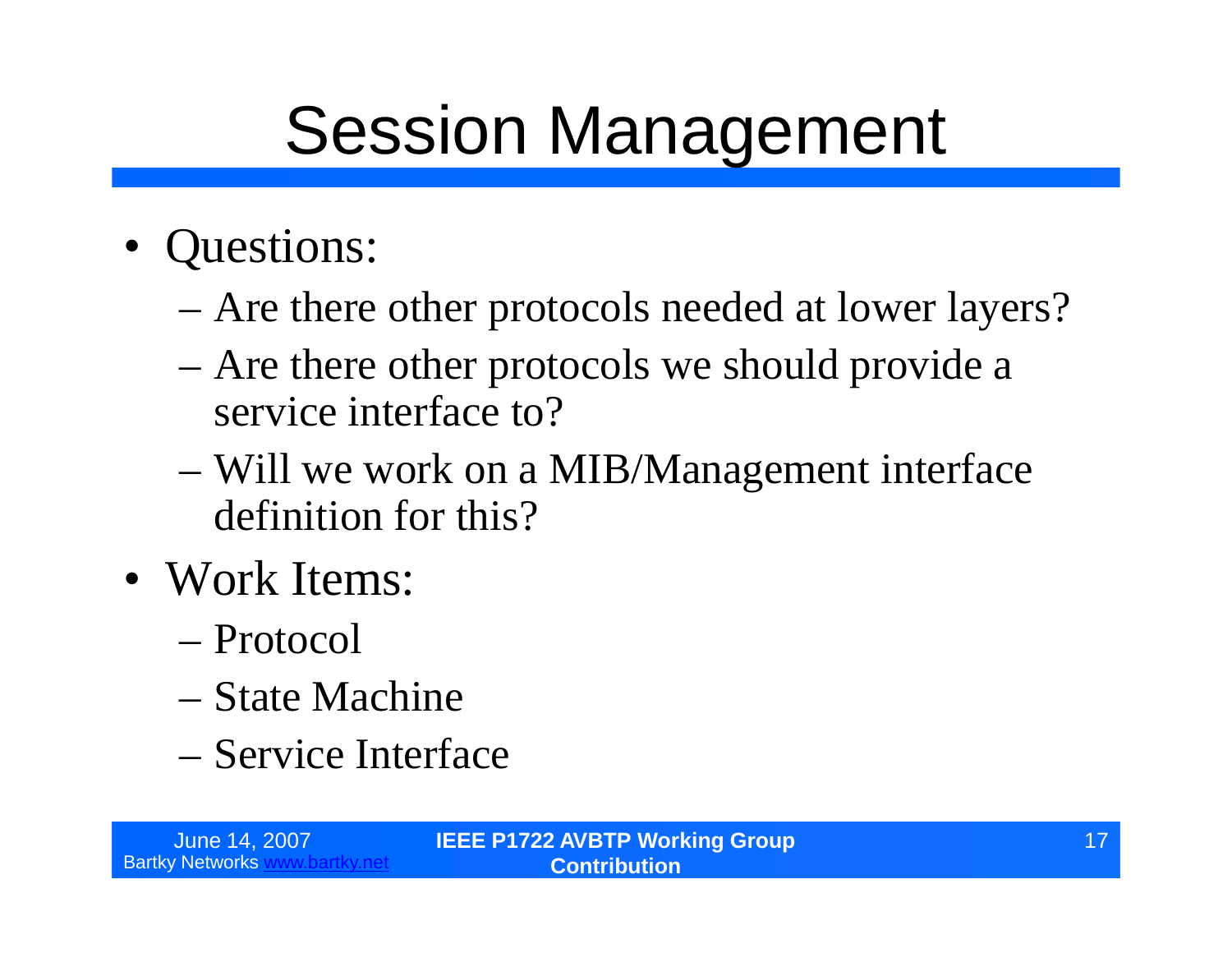## Protocol layering/options

- Approved by Consensus:
	- –Shall directly interface with the following protocols
		- LLDP(802.1AB)
		- SRP(802.1Qat)
		- LLC (802.2), Ethertype option only (no length/DSAP/SSAP/etc. support).
	- –Shall require use in the AVBTP end station of:
		- PTP(802.1AS)
		- 802.1Qav (queuing and scheduling)
- Proposals:
	- –*None at this time.*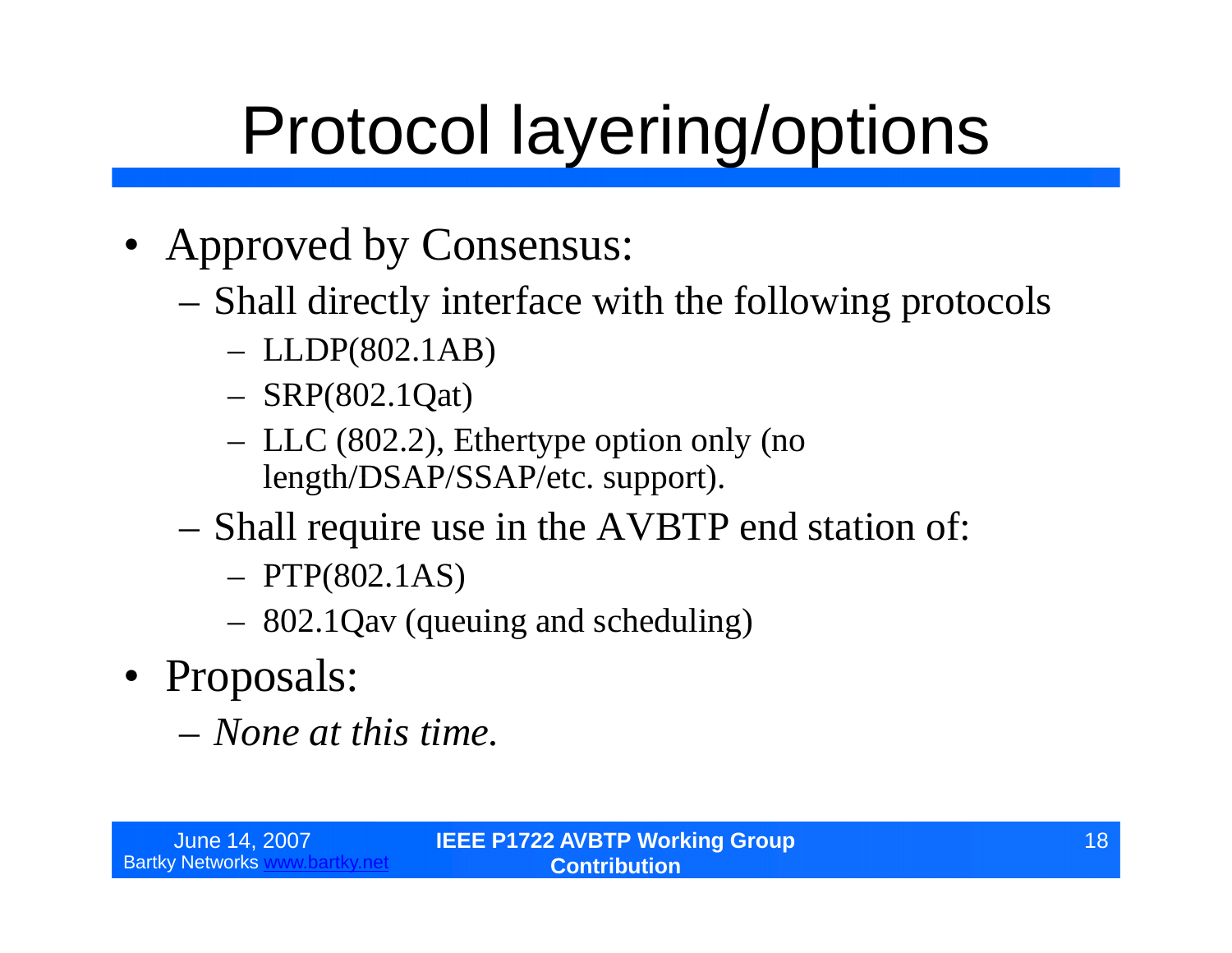### Protocol layering/options

- Questions:
	- –Will we define any interface to use PTP via a system time interface (or will all PTP time aspects be outside of the scope of the transport layer and instead part of the application layer)?
- Work Items:
	- –Ensure all service interfaces are defined for all layers needed by AVBTP either in the AVBTP document or in other documents.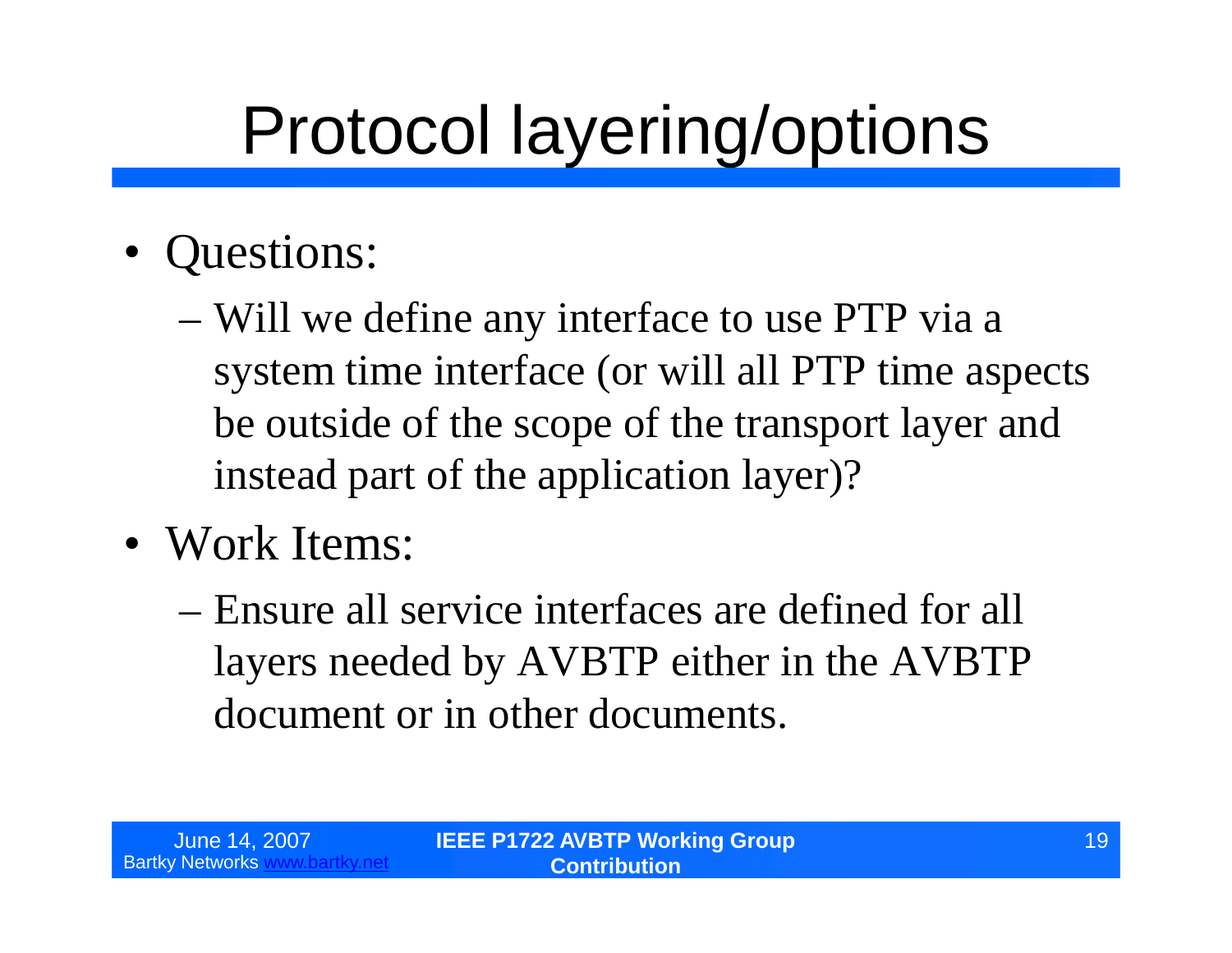- Approved by Consensus:
	- –For AVBTP over AVB, MAC Destination Addresses shall always be multicast addresses and shall be unique for the Layer 2 network. This address shall be used for stream identification.
	- –For AVBTP, the sender shall always send frames with 1st Ethertype field set to 0x8100 for 802.1 P/Q type.
	- –Priority Code Point (PCP), 3 bits:
		- For data streams, AVBTP shall always specify class 5 or class 4 traffic.
	- –Canonical Format Indicator (CFI), 1 bit
		- AVBTP will only support CFI of zero.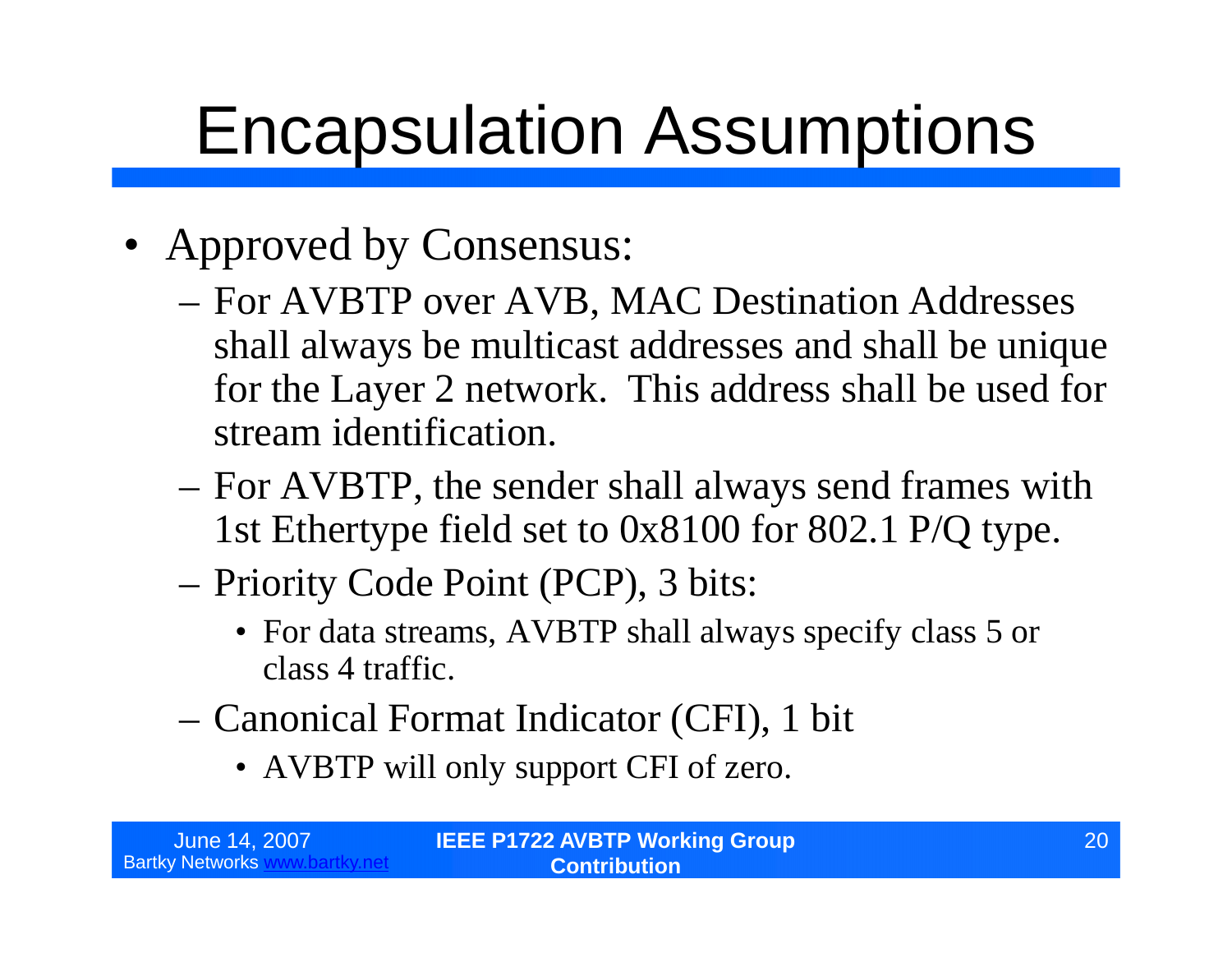- Approved by Consensus:
	- VLAN Identifier (VID), 12 bits:
		- The VID is a VLAN and not a Stream Identifier
		- AVBTP stations must support VLAN ID of zero to send or receive.
		- •AVBTP stations are recommended to support other VLAN IDs, but it is not required.
		- Receiving AVBTP stations not supporting or configured for a given VLAN shall discard any frames for which it is not a member of the specified VLAN.
	- AVBTP Shall use a unique Ethertype following the 802.1P/Q Ethertype and Data to identify an AVBTP stream.
		- Value of the Ethertype shall be specified at the proper time per IEEE procedures.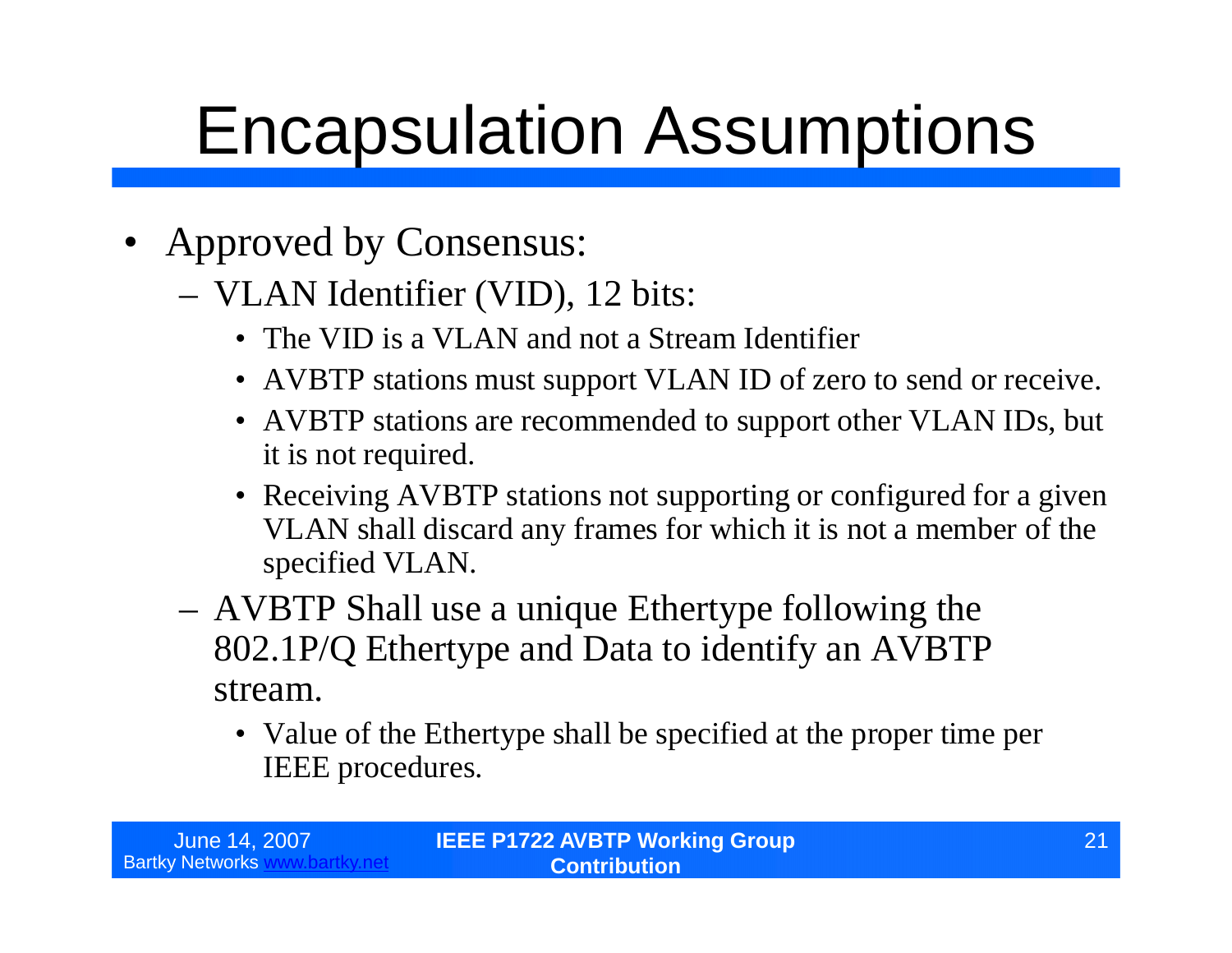- Approved by Consensus:
	- AVBTP subtype field (8 bits):
		- 0x00: "61883 stream type data" (Editor's note: placeholder name, suggestions welcome)
		- 0x01: "61883 stream type control"(Editor's note: placeholder name, suggestions welcome)
	- AVBTP "other" field (8 bits):
		- This field is an 8 bit field reserved for use by AVBTP for additional data
	- AVBTP timestamp field (32 bits, 2 bit Time Qualifier, 30 bits Data)
		- Time Qualifier value of 11 binary shall be used to indicate "No data"
			- Other Values to be defined
		- Data field shall express time related to the 802.1AS Global Clock
	- 61883 type Length Field 16 bits
		- Same as used in 1394/61883 CIP header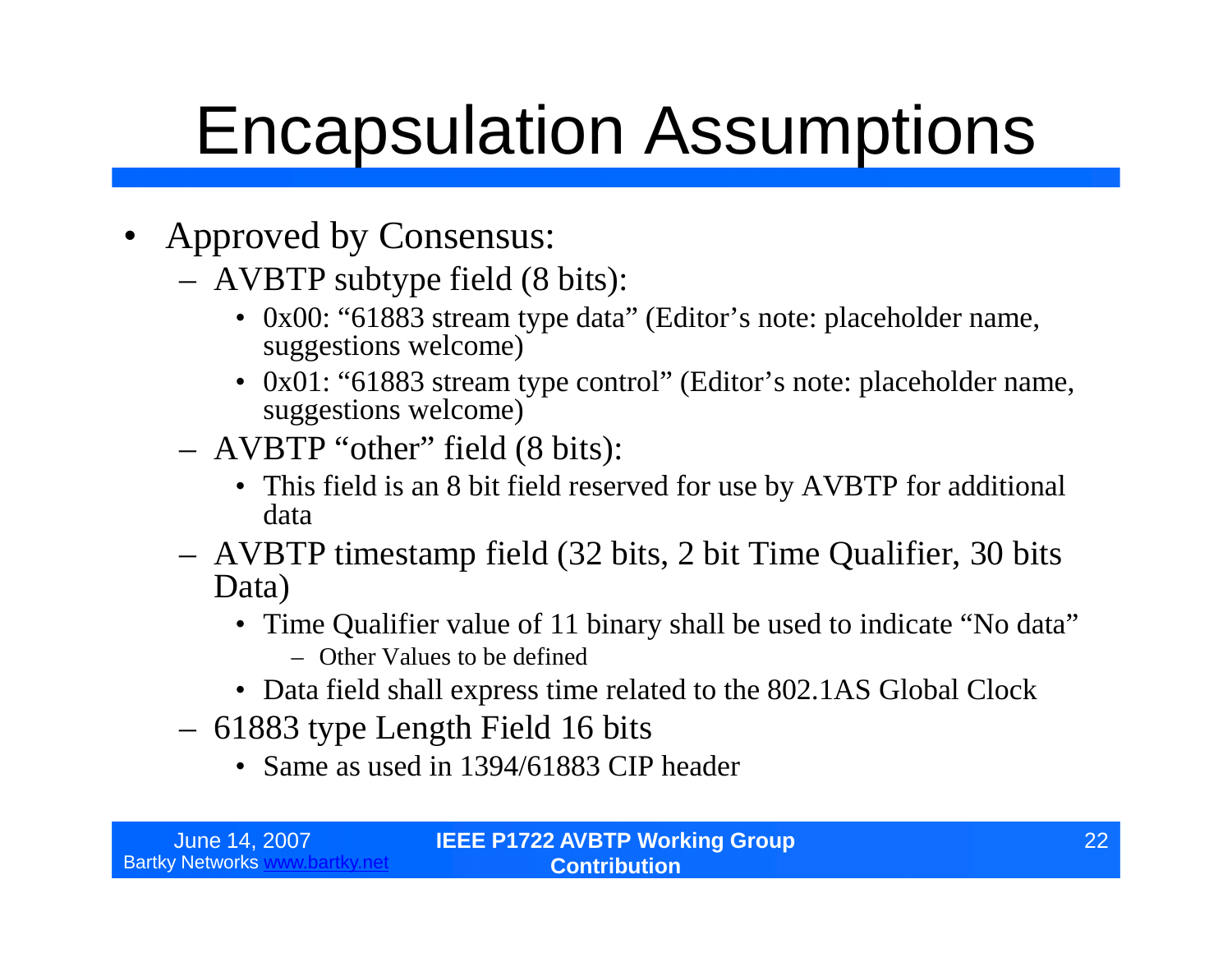- Approved by Consensus:
	- 61883 type Length Field 16 bits
		- Same as used in 1394/61883 CIP header
	- Isochronous Data Format (tag) field, 2 bits:
		- Supported by AVBTP:
			- 00 binary, "data field unformatted"(used by Instrumentation & Industrial Digital Camera (IIDC) 1394 trade association specification)
			- 01 binary, CIP header is present
		- Not supported by AVBTP:
			- 10 binary: Reserved by IEEE 1394
			- 11 binary: Global asynchronous stream packet (GASP) format
				- » Used in 1394 for Serial Bus to Serial Bus bridges
	- Type code (tcode), 4 bits:
		- For AVBTP, Shall be fixed value of 1010 binary (same as 1394) Isochronous packet format)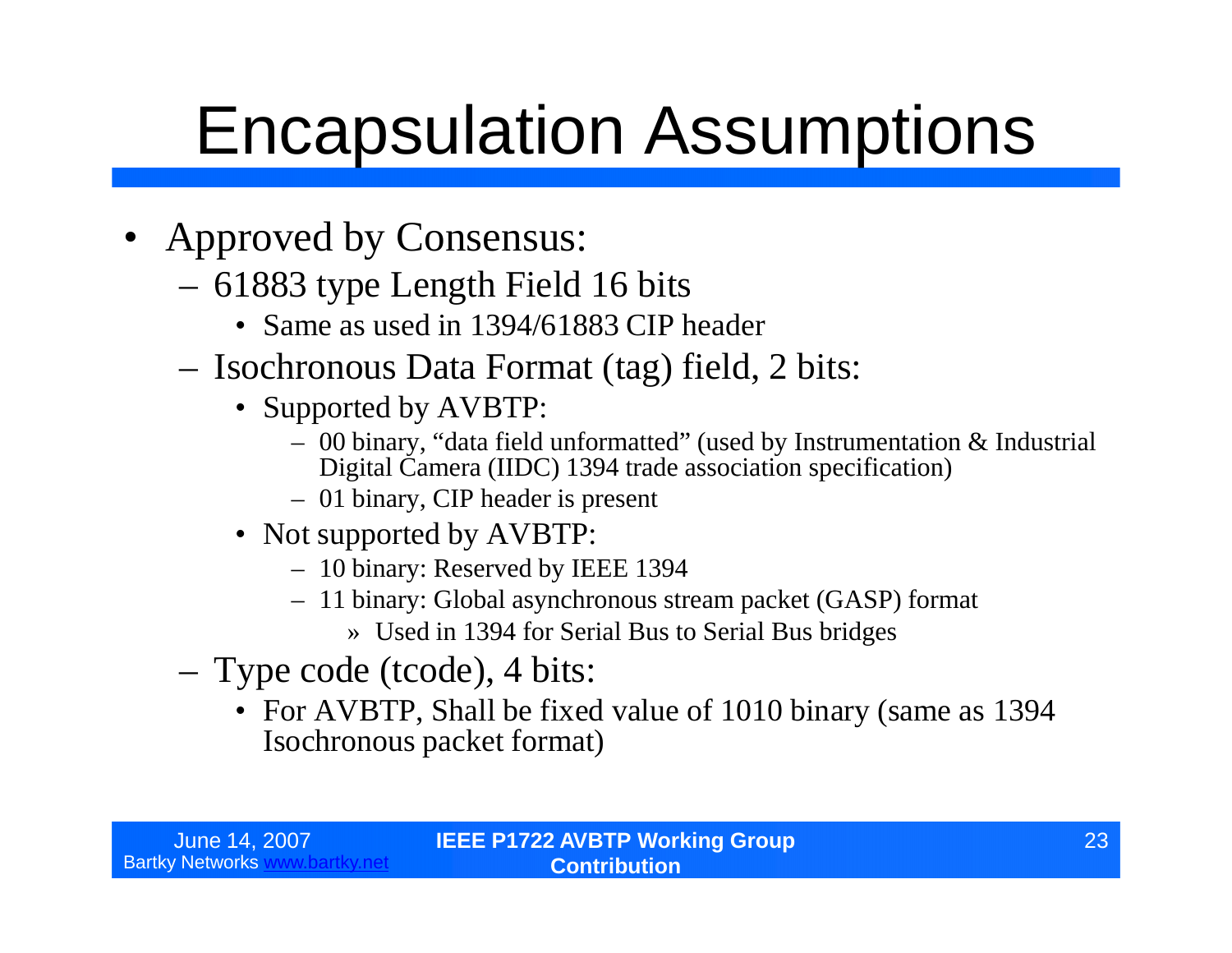- Approved by Consensus:
	- –CIP header 1st quadlet indicator, 2 bits
		- Fixed at 00 binary
	- –Data Block Size (DBS), 8 bits
		- Same definition as currently in 61883, size of Data Blocks in Quadlets
			- $-0$ : 256 quadlets
			- –1-255: 1-255 quadlets
	- –Quadlet Padding Count (QPC), 3 bits
		- For all types of 61883 as defined today, this field is always zero.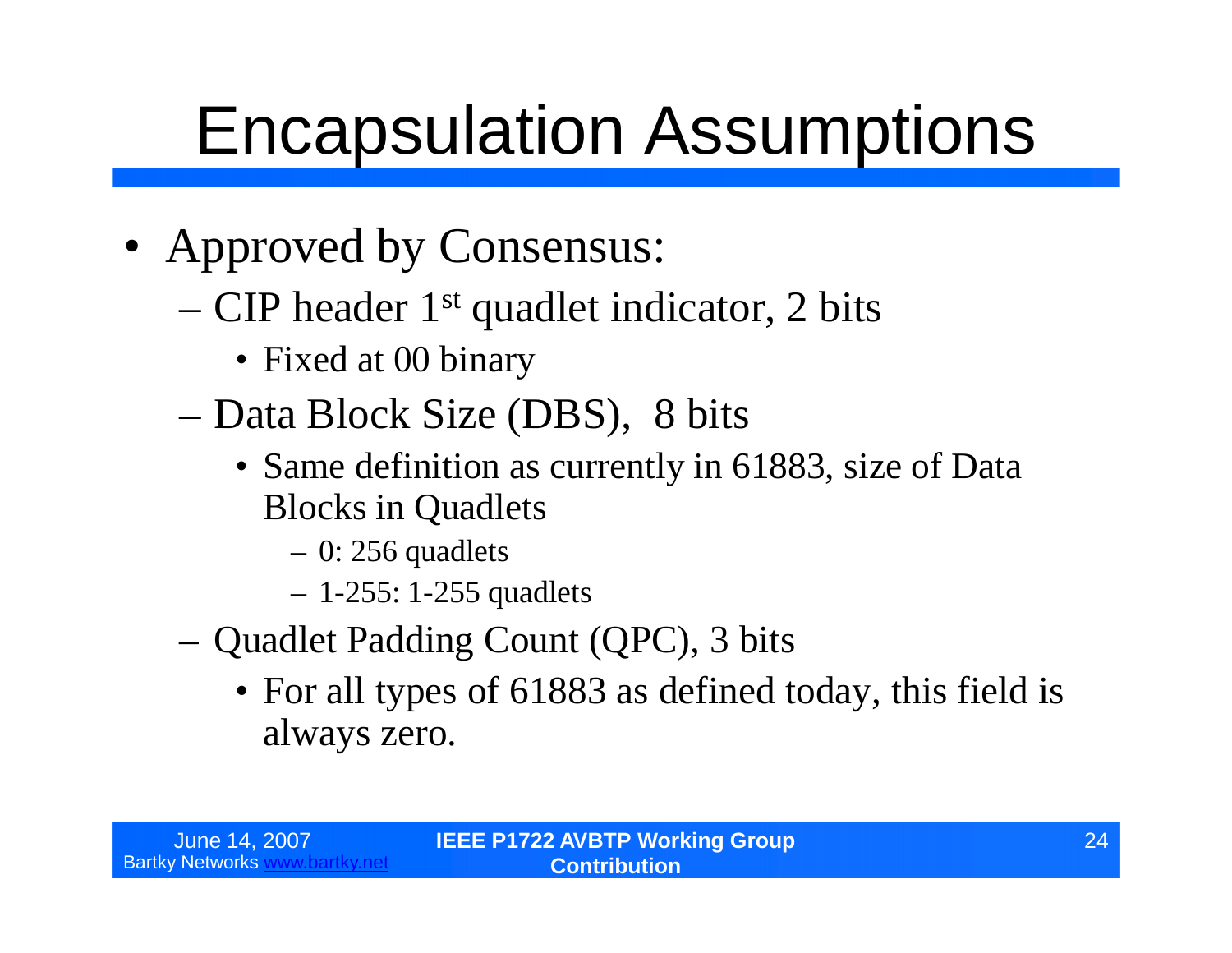- Approved by Consensus:
	- Source Packet Header (SPH) indicator, 1 bit
		- If one
			- –Then AVBTP packet contains 61883-4 or 61883-7 (or future) source packets.
			- –AVBTP timestamp at offset 24 shall be ignored and instead, timestamps with the source packet(s) shall be used instead.
		- If zero
			- –Then AVBTP packet does not contain source packets (contains Data Blocks)
			- –AVBTP timestamp field shall be parsed and processed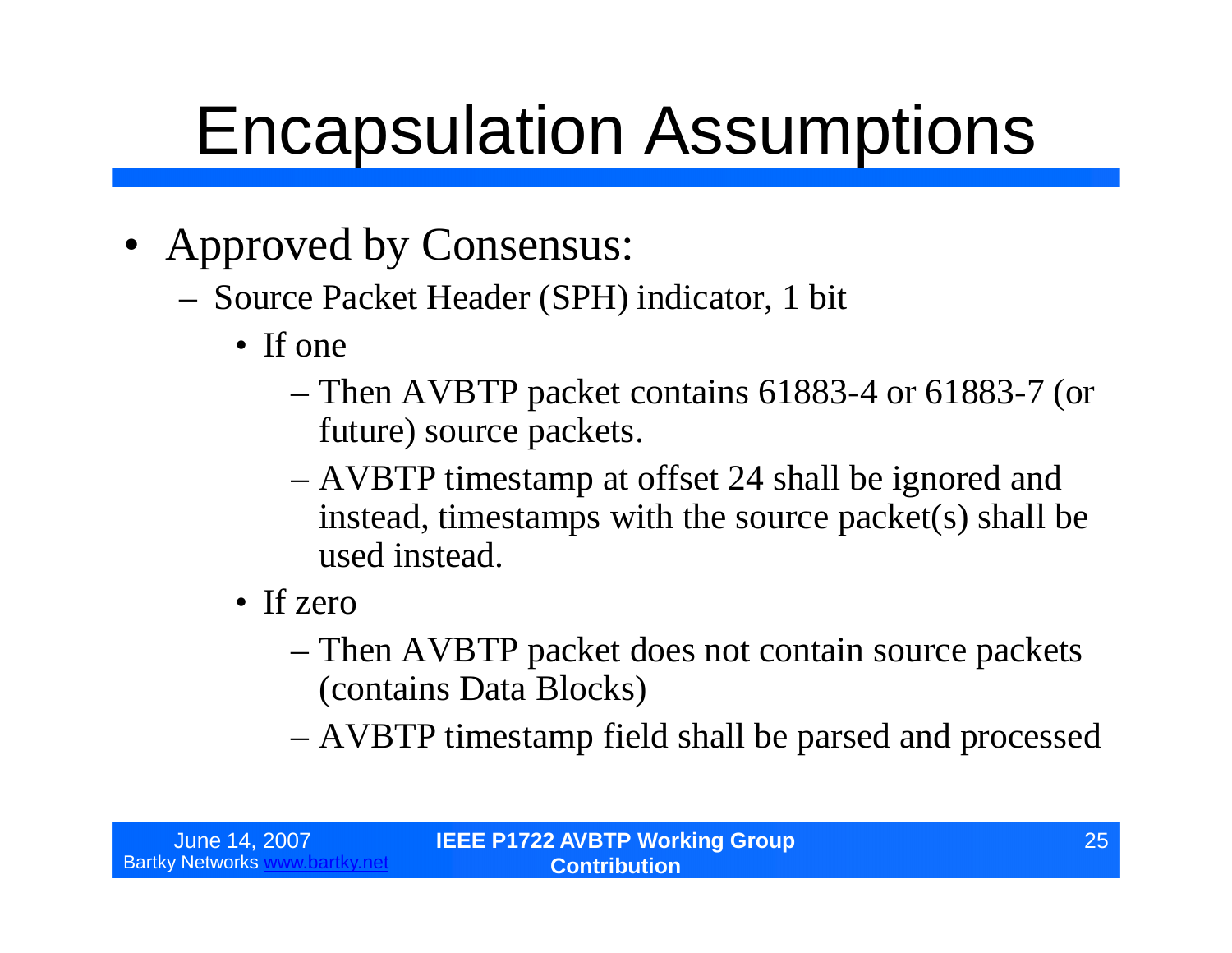- Approved by Consensus:
	- Source Packet Header (SPH) indicator, 1 bit
		- If one
			- Then AVBTP packet contains 61883-4 or 61883-7 (or future) source packets.
			- AVBTP timestamp field in AVBTP header shall be ignored and instead, timestamps with the source packet(s) shall be used instead.
		- If zero
			- Then AVBTP packet does not contain source packets (contains integer number of Data Blocks)
			- AVBTP timestamp in the AVBTP header shall be parsed and processed.
	- Reserved (Rsv), 2 bits
		- Reserved (not used by 61883), set to zero
	- Data Block Count, 8 bits
		- Sequence number of  $1<sup>st</sup>$  Data Block in the packet
		- Same meaning as in 61883 over 1394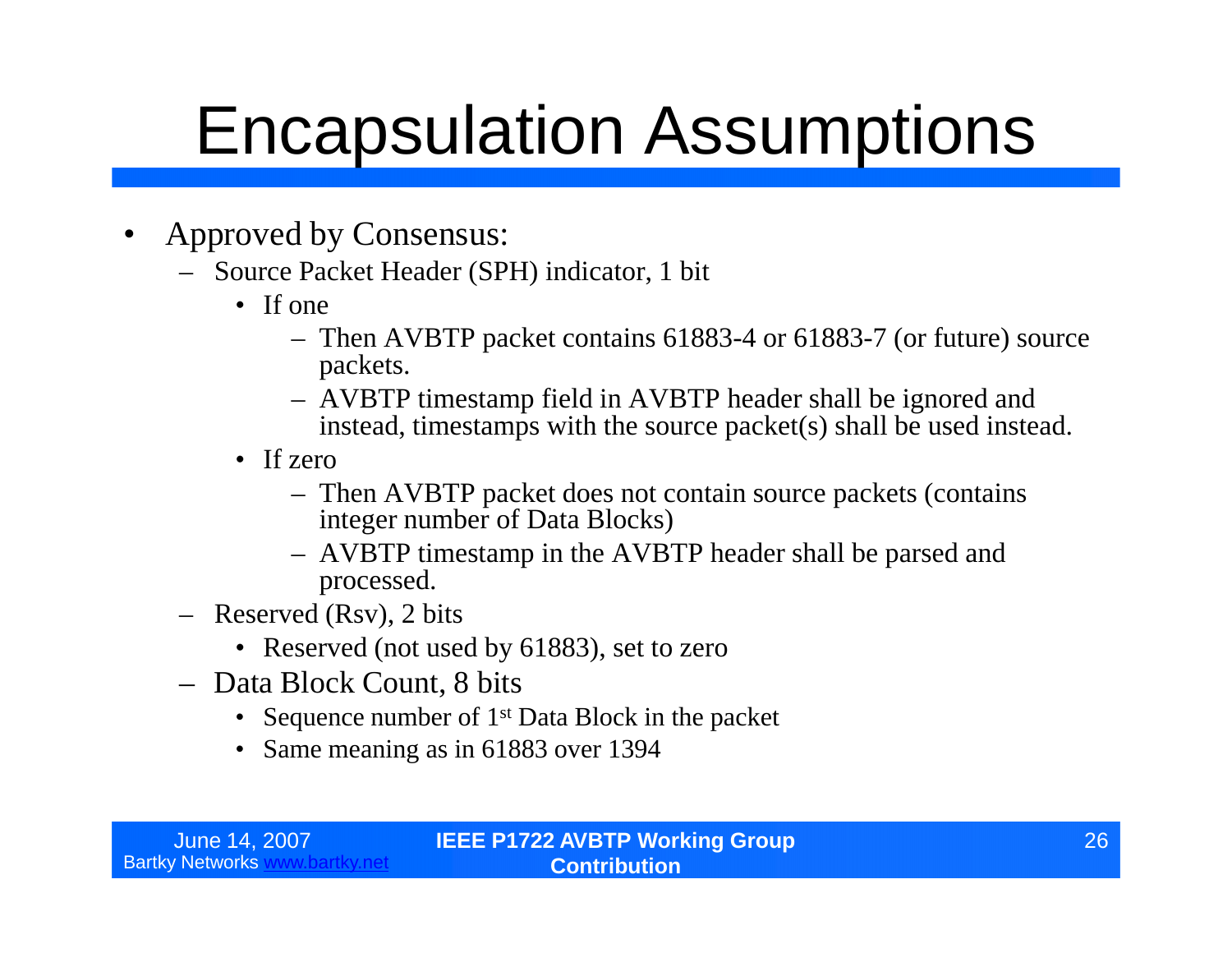- Approved by Consensus:
	- –CIP header 2nd quadlet indicator, 2 bits
		- Fixed at 10 binary
	- –Stream Format, 6 bits
		- Same values as currently defined for 61883
	- –Format Dependent Field (FDF), 8 bits if SPH=0, 24 bits if  $SPH=1$ 
		- Same values as currently defined for 61883
	- –SYT field (1394 cycle time based presentation time)
		- Not mandatory for use by AVBTP end stations
		- Can be used by 1394 to AVB interworking units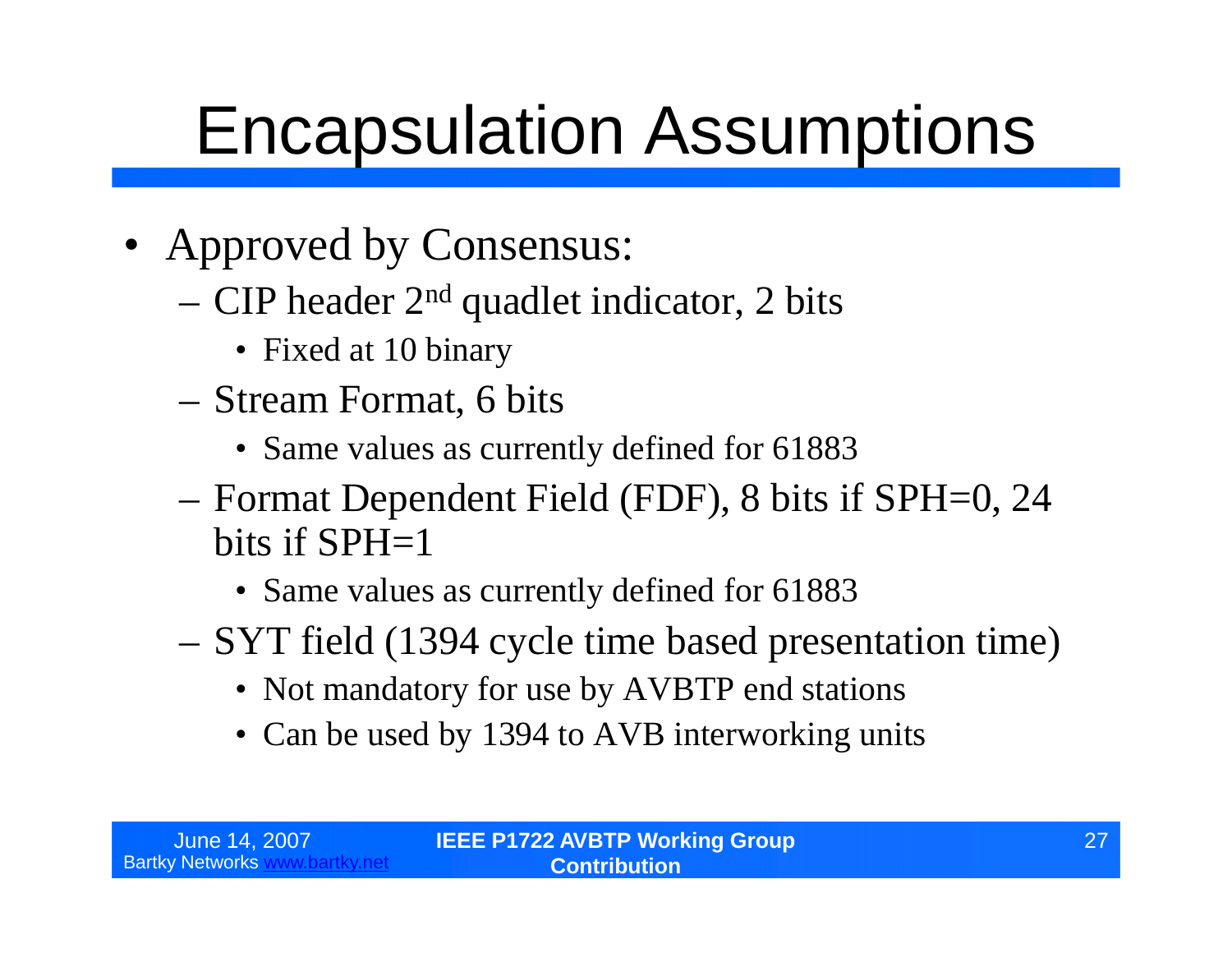- Proposals:
	- For all class 5 traffic, limit maximum transmission unit size in order to limit total transmission time on and 802.3 100 megabit (including preamble and inter-frame gap to 75% of 125µs)
	- For all 61883 type traffic, limit maximum data payload to 256 quadlets (1024 bytes)
	- If possible we should have only one format and interpretation for the AVBTP timestamp field for "timestamp valid" for 61883 type encapsulation.
		- Current format proposals are:
			- 0-999,999,999 Sub-seconds in nanoseconds (1588 like)
			- 0-0x3FFFFFFF Sub-seconds in power of 2 fractions of a second (NTP like)
			- 0-0x3FFFFFFF Least significant 30 bits of nanoseconds since epoch
		- Current interpretation proposals:
			- Presentation time (61883 like)
			- Source sample time (RTP like)
			- Application dependent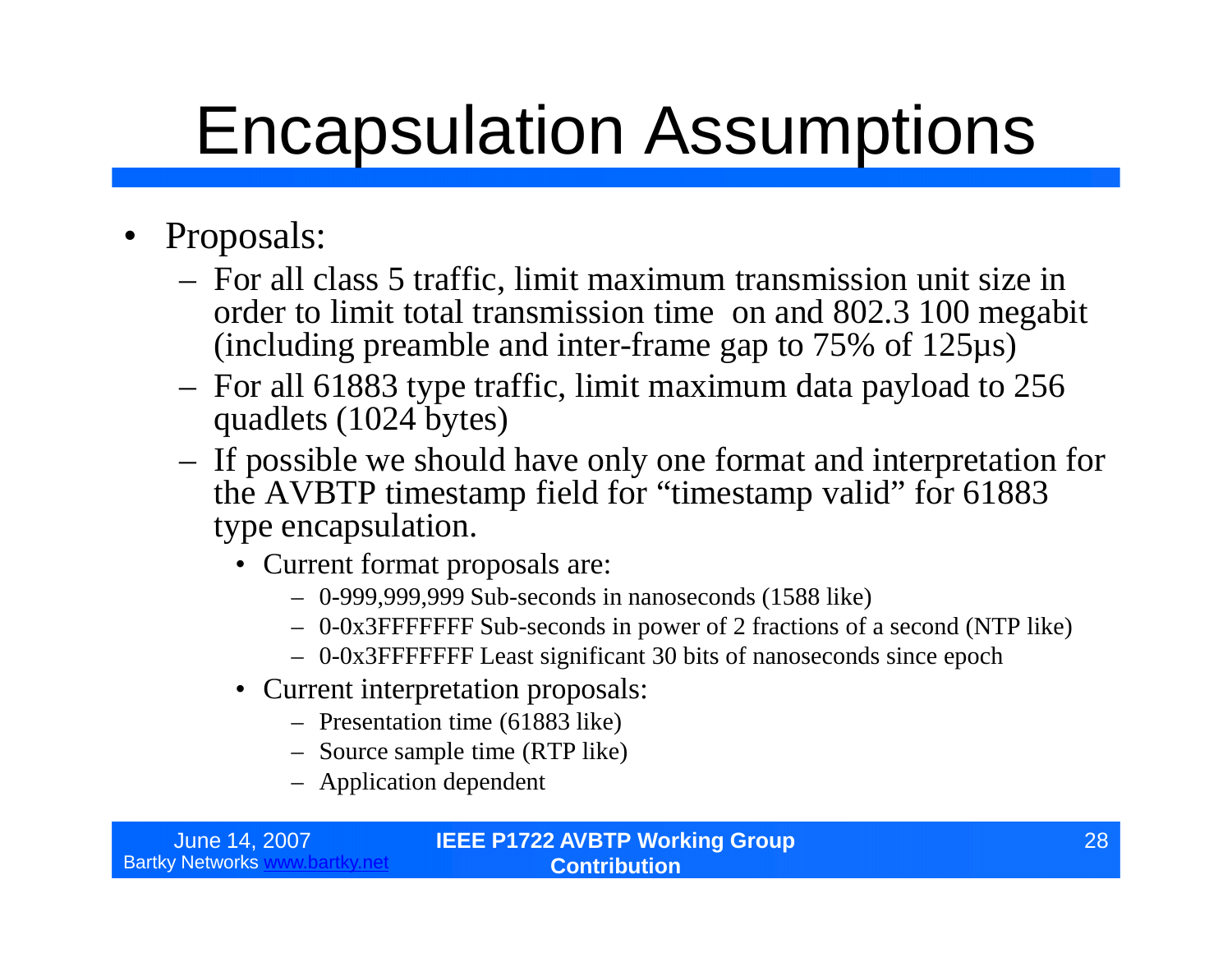- Proposals:
	- –For 61883-4 and 61883-7 traffic (packets that use Source Packet Header (SPH) option to carry MPEG compressed video data)
		- •Change format and interpretation of presentation time field in the source packets from from 1394 cycle time to 802.1AS Global time.
		- Do not support fragmentation (if needed, that traffic can run using class 4 on non 8 KHz intervals).
		- Change Data Block Size from fragment size to entire MPEG packet payload .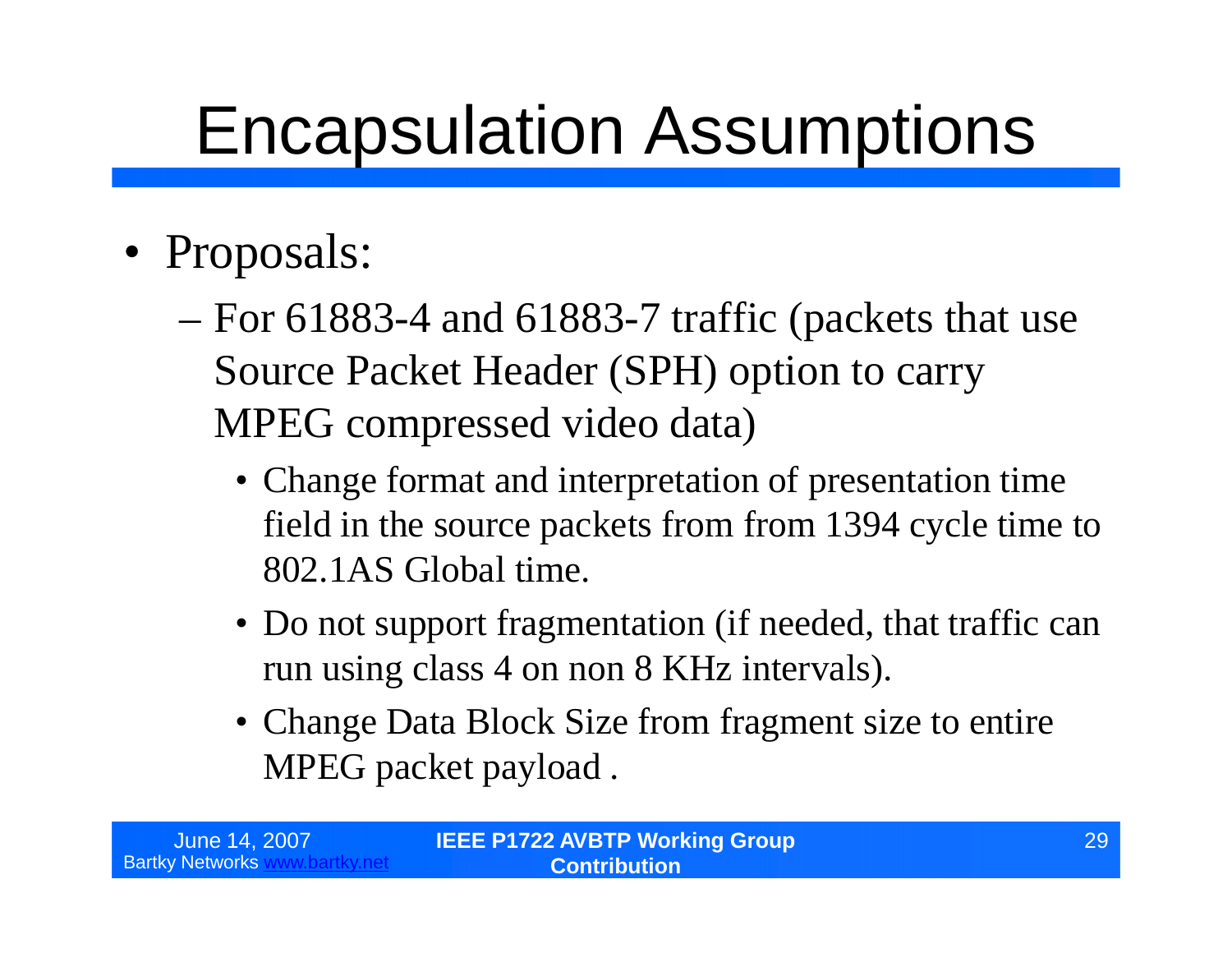- Questions:
	- –Should we standardize the length field for all AVBTP formats?
	- –Is there other control traffic that will need other encapsulation options?
		- If so, do we also need to have any unicast of non-AVB stream multicast messages (such as RTCP or AV/C)?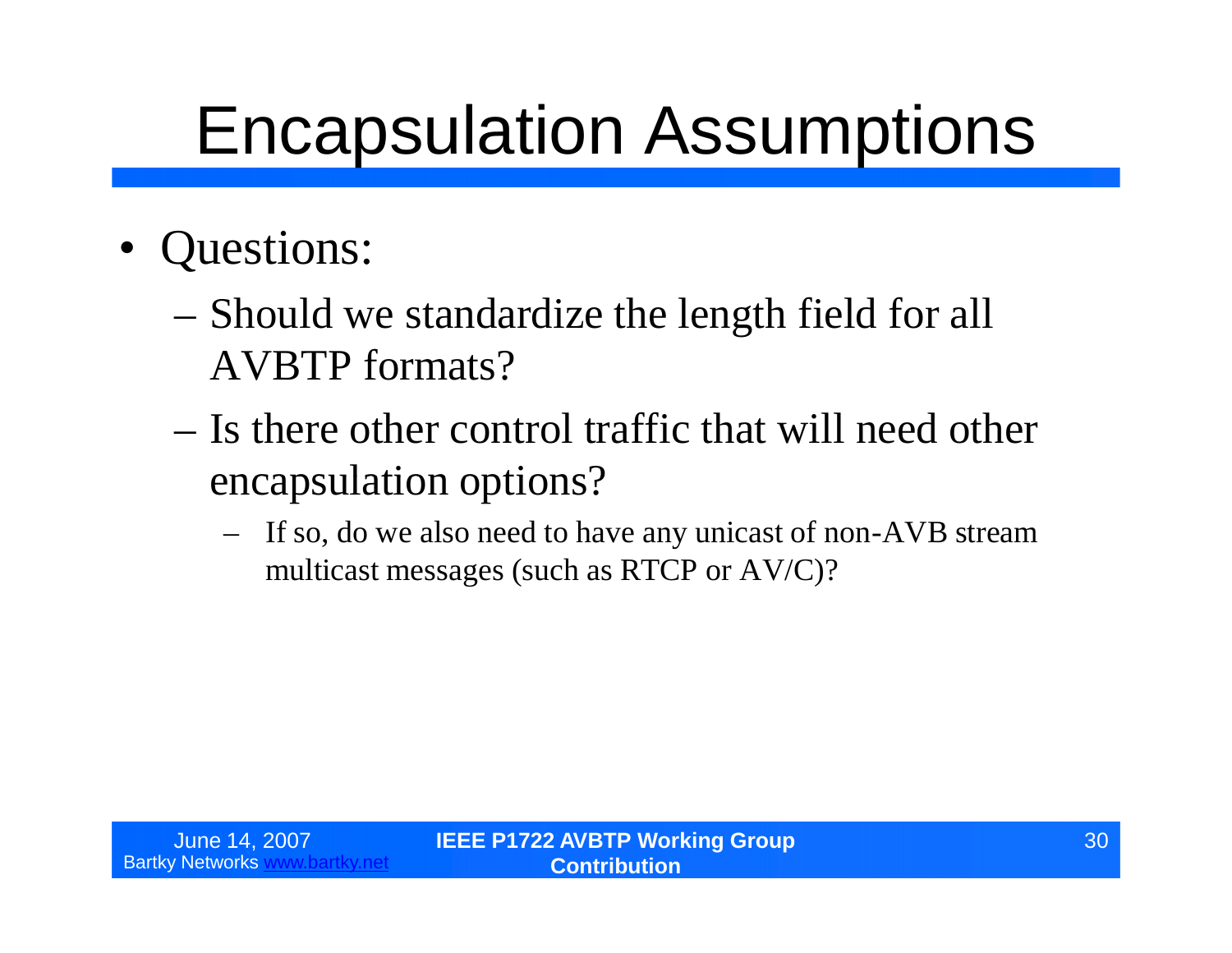- Work Items:
	- Need to come up with format to allow proprietary encapsulations (define subtype and any fields we deem necessary to ensure consistency)
	- Need to define if/how the following 1394/CIP/61883 fields are to be defined and used (or not):
		- Channel ID  $(0-63)$
		- Source ID  $(0-63)$
		- Reserved (2 bits)
		- "sy"field (4 bits) (currently used by 1394 for Digital rights management).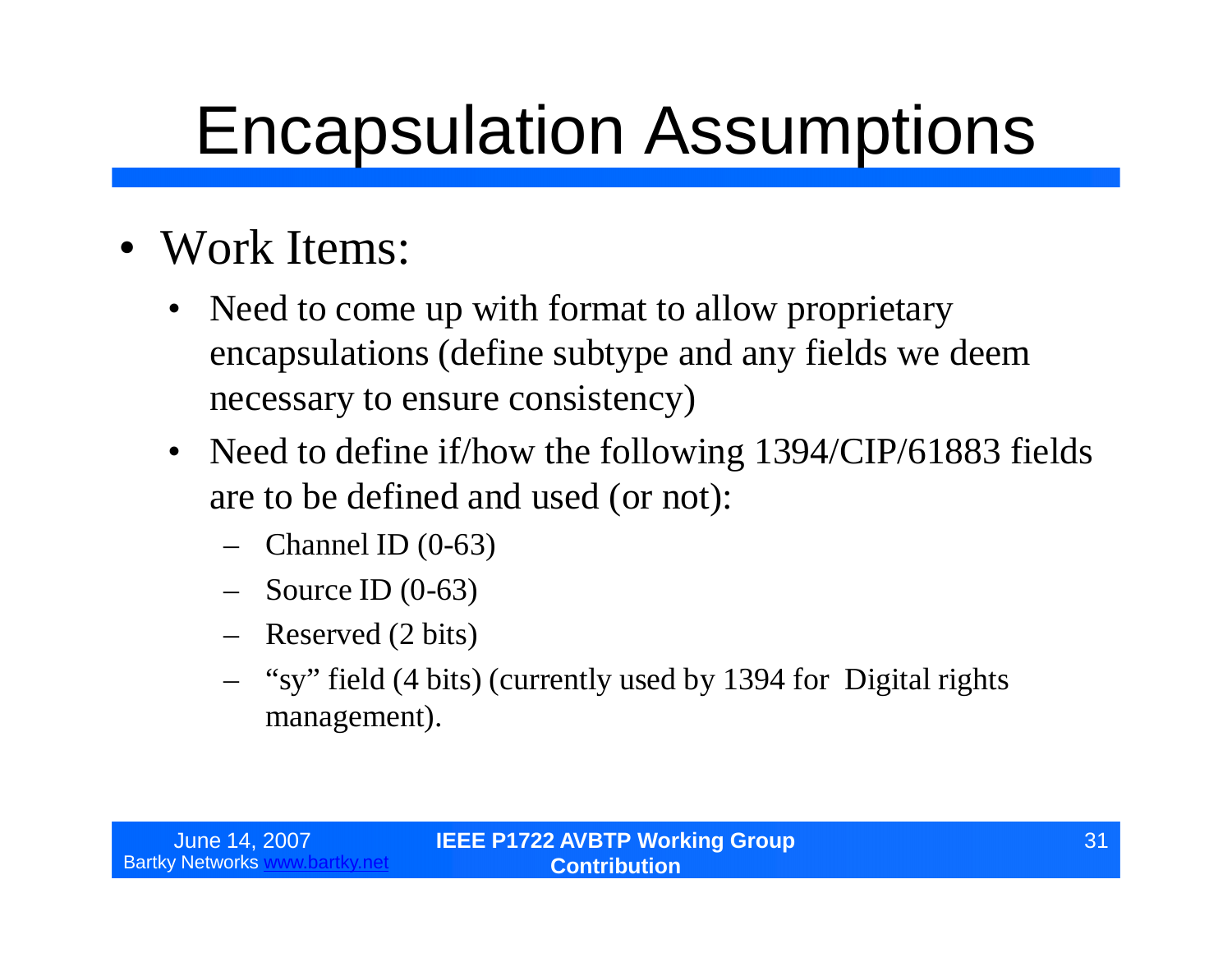#### Backup

**June 14, 2007 IEEE P1722 AVBTP Working Group Contribution**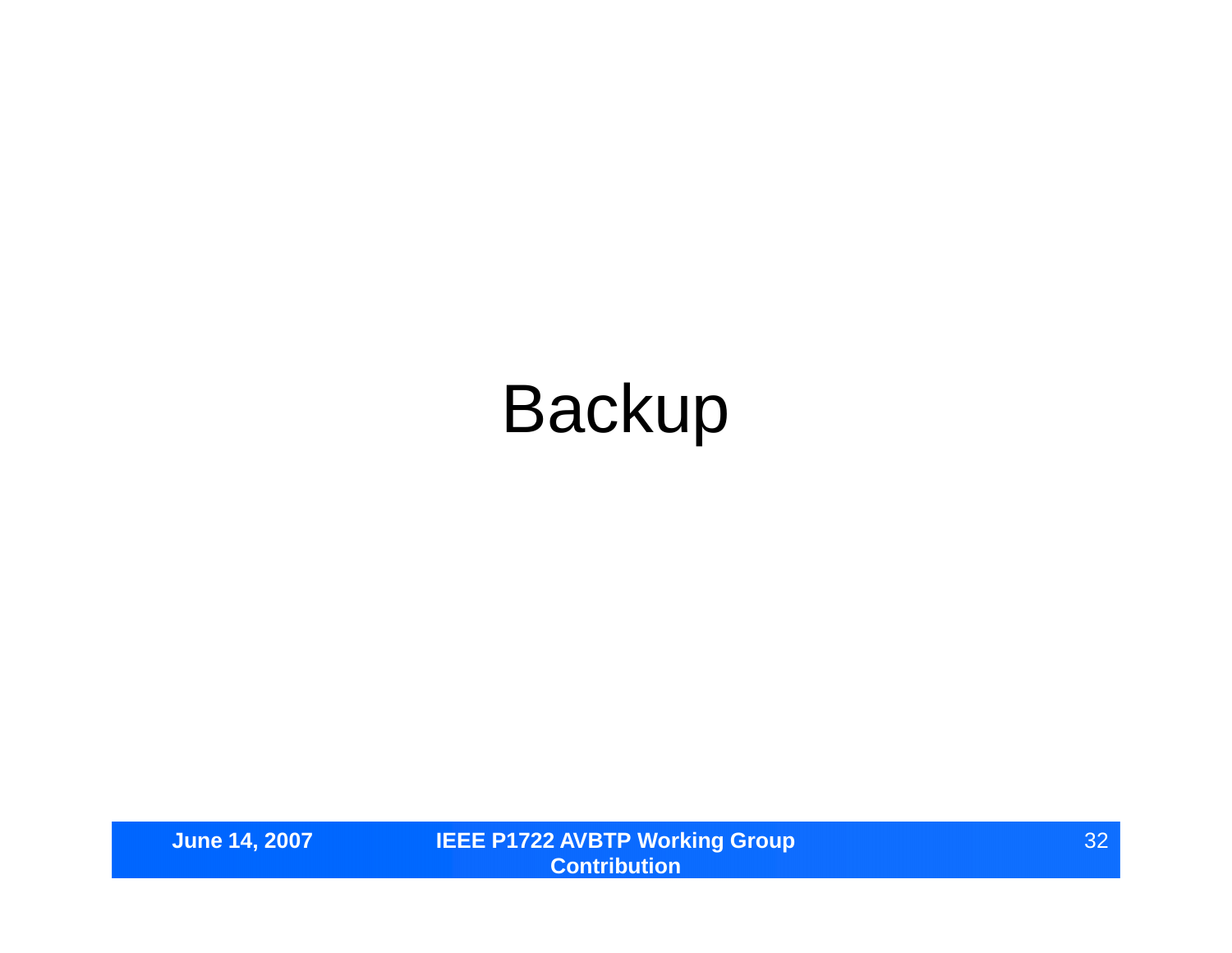#### Draft AVBTP CIP Stream Data packet, SPH(0)



**Contribution**

Bartky Networks www.bartky.net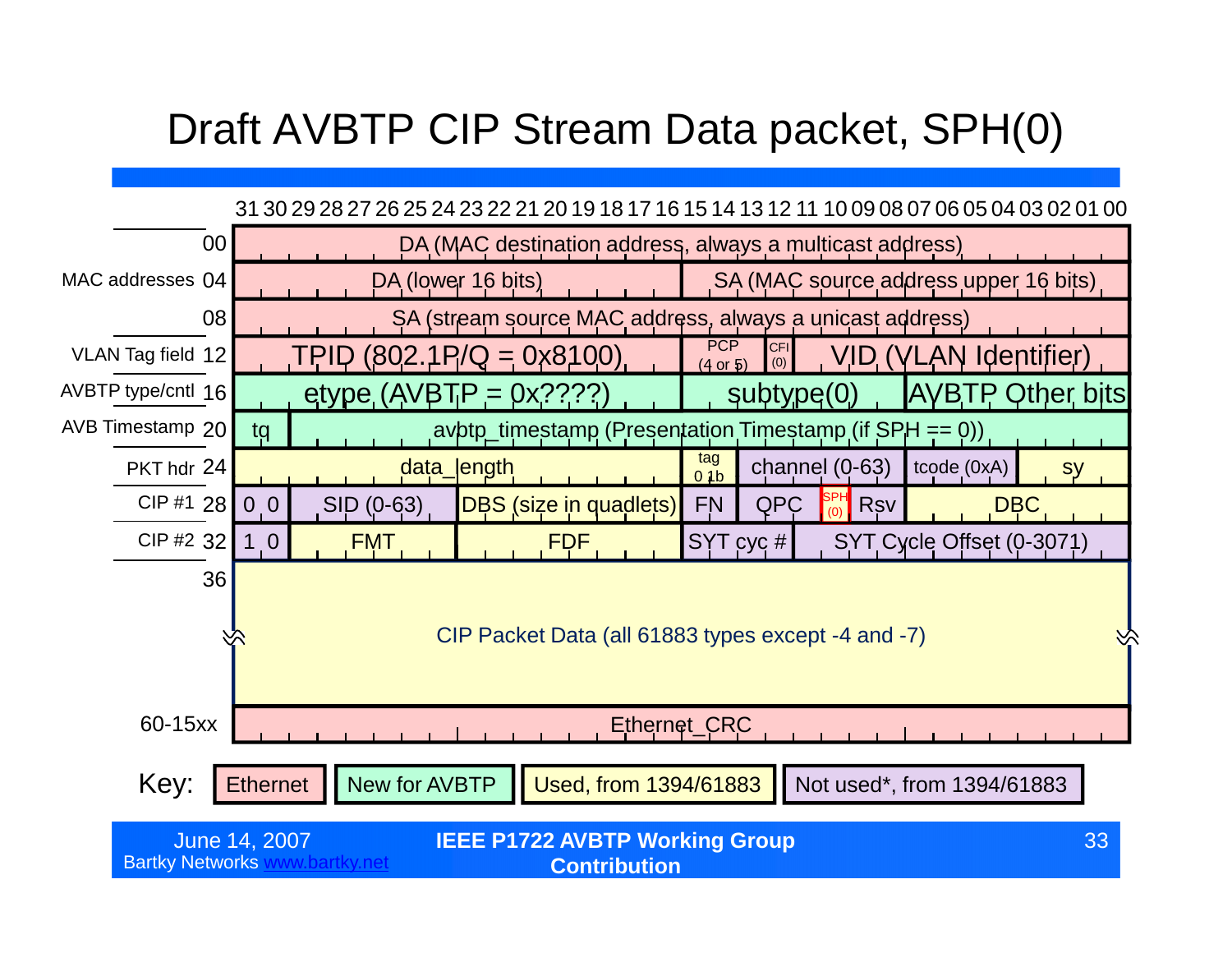#### Draft AVBTP CIP Stream Data packet, SPH(1)

#### 31 30 29 28 27 26 25 24 23 22 21 20 19 18 17 16 15 14 13 12 11 10 09 08 07 06 05 04 03 02 01 00

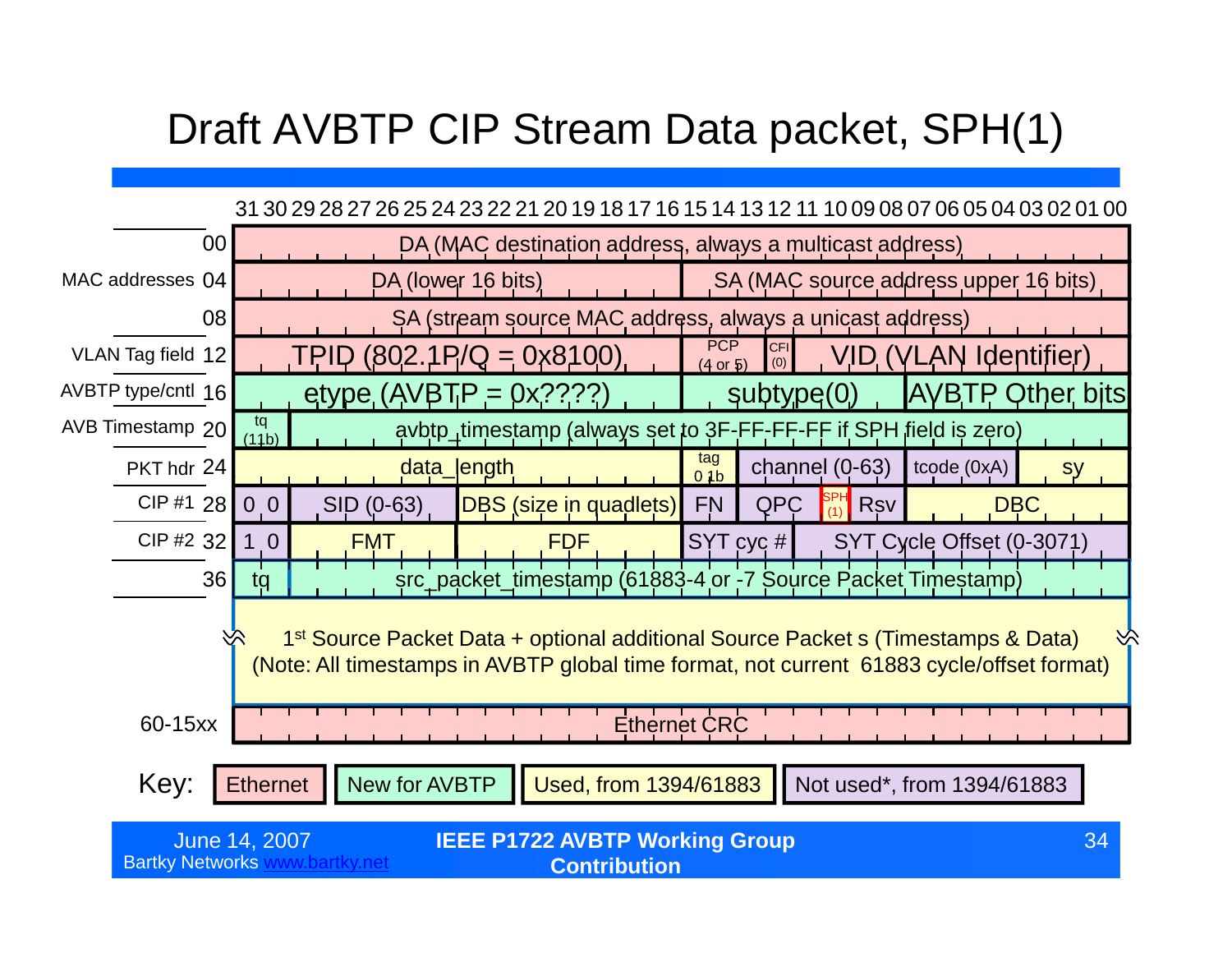#### Draft AVBTP IIDC Stream Data packet

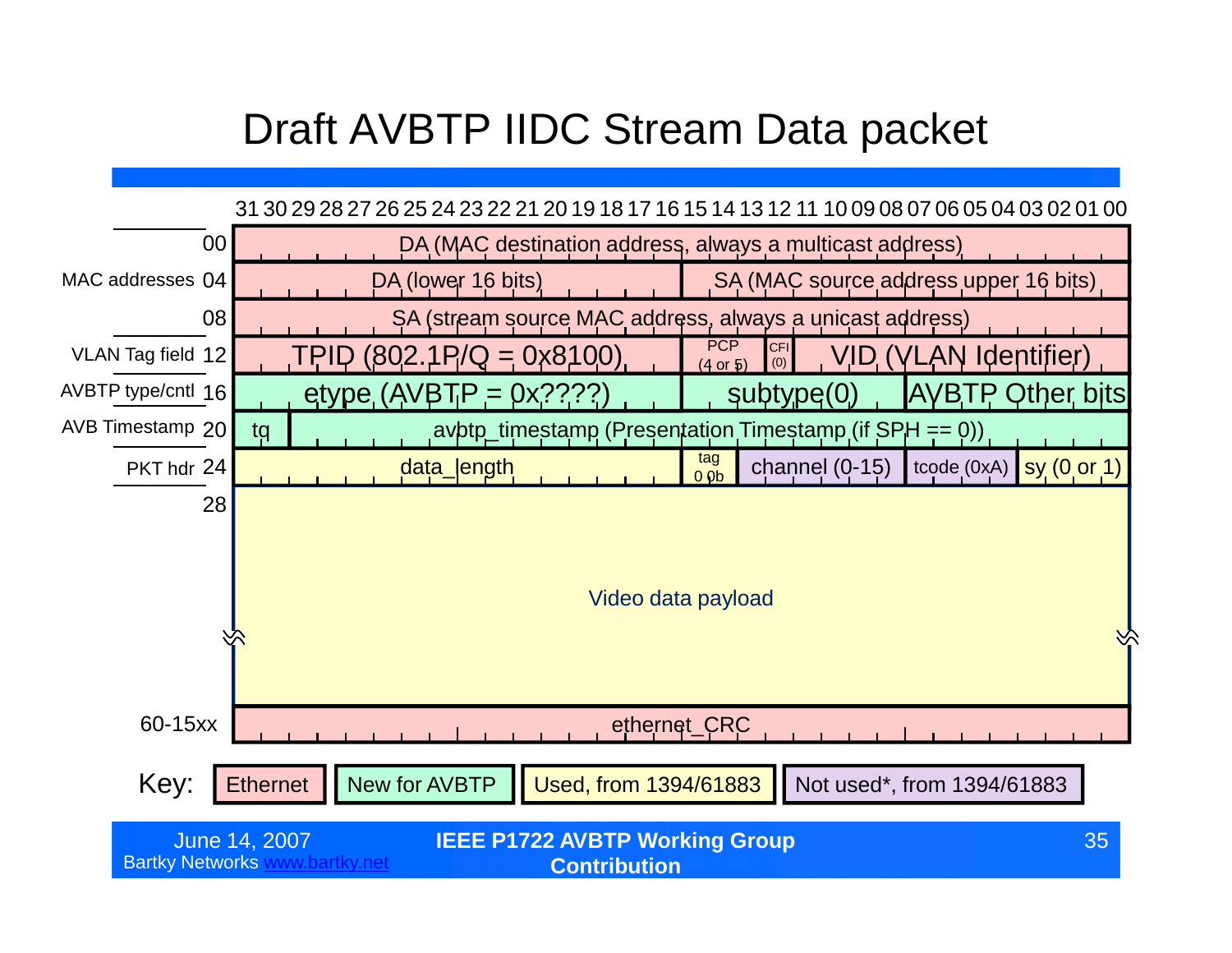#### Mixed bridged and P2P AVB

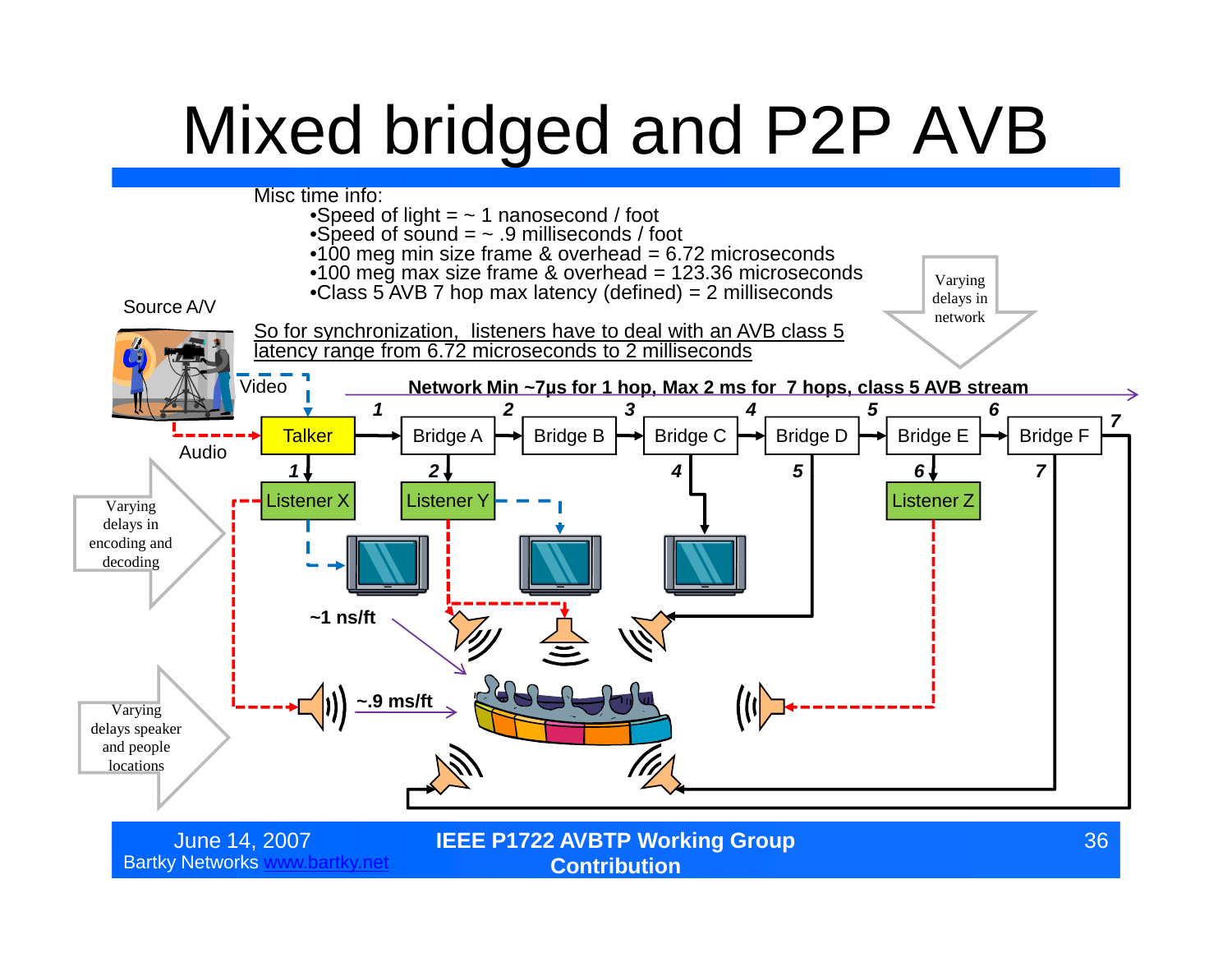#### AV end station layering

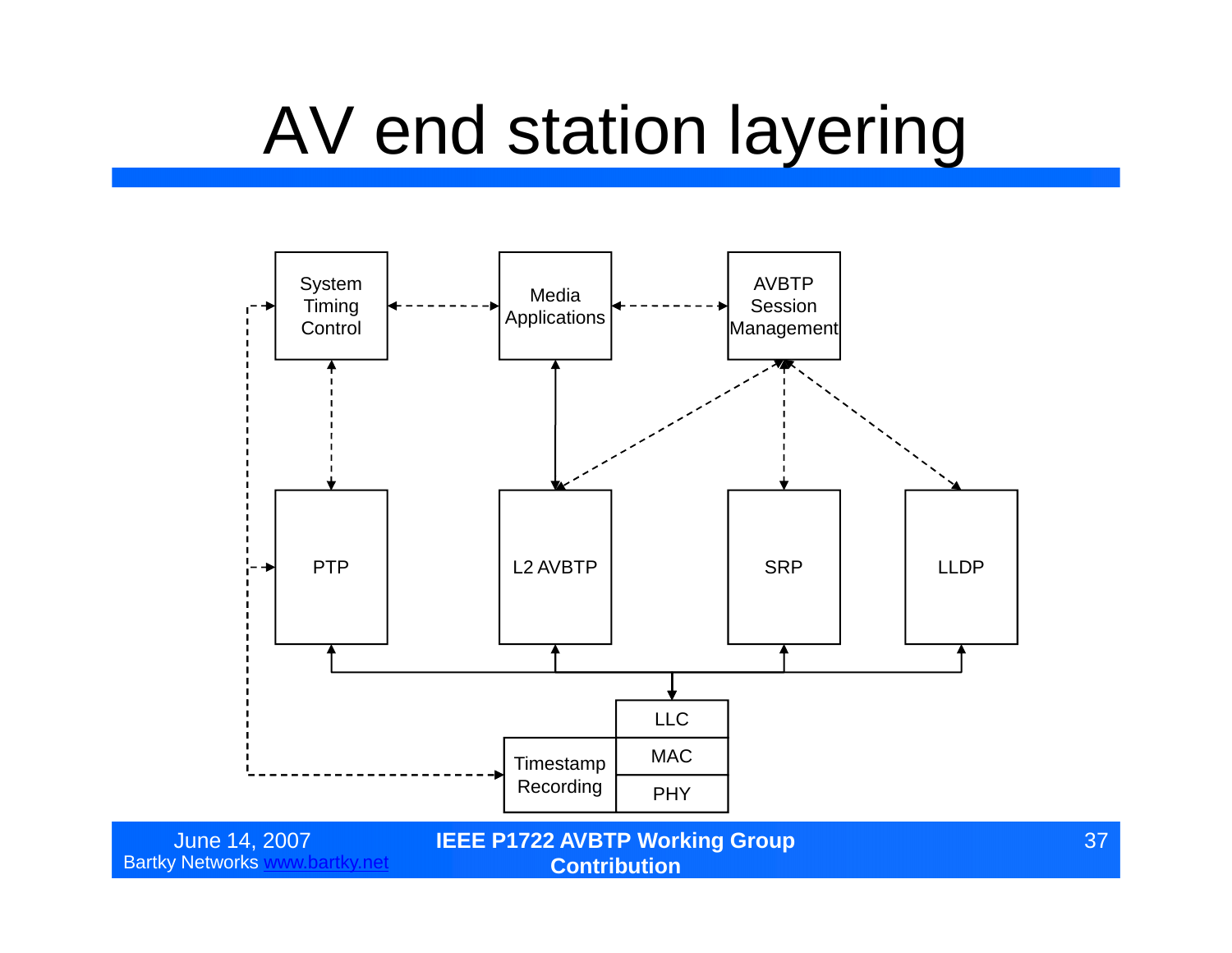#### Data Payload proposal

- For AVBTP (IEEE 802 and RTP) All data after the CIP header will be the same 61883 format used for payload except for a new Source Packet Header (1<sup>st</sup> quadlet of the source packet) will be defined to use 802.1AS timing (global time) instead of 1394 timing (8 kHz cycle and 24.576 MHz cycle offset).
	- For AVBTP same format as used in offset 24
		- 2 Bit Timestamp Qualifier
		- 30 bit Timestamp in Nanoseconds
			- Editor's note: For this case, we will need a full 30 bits if we do nanoseconds to get an equivalent 1 second resolution as is currently used by 1394/61883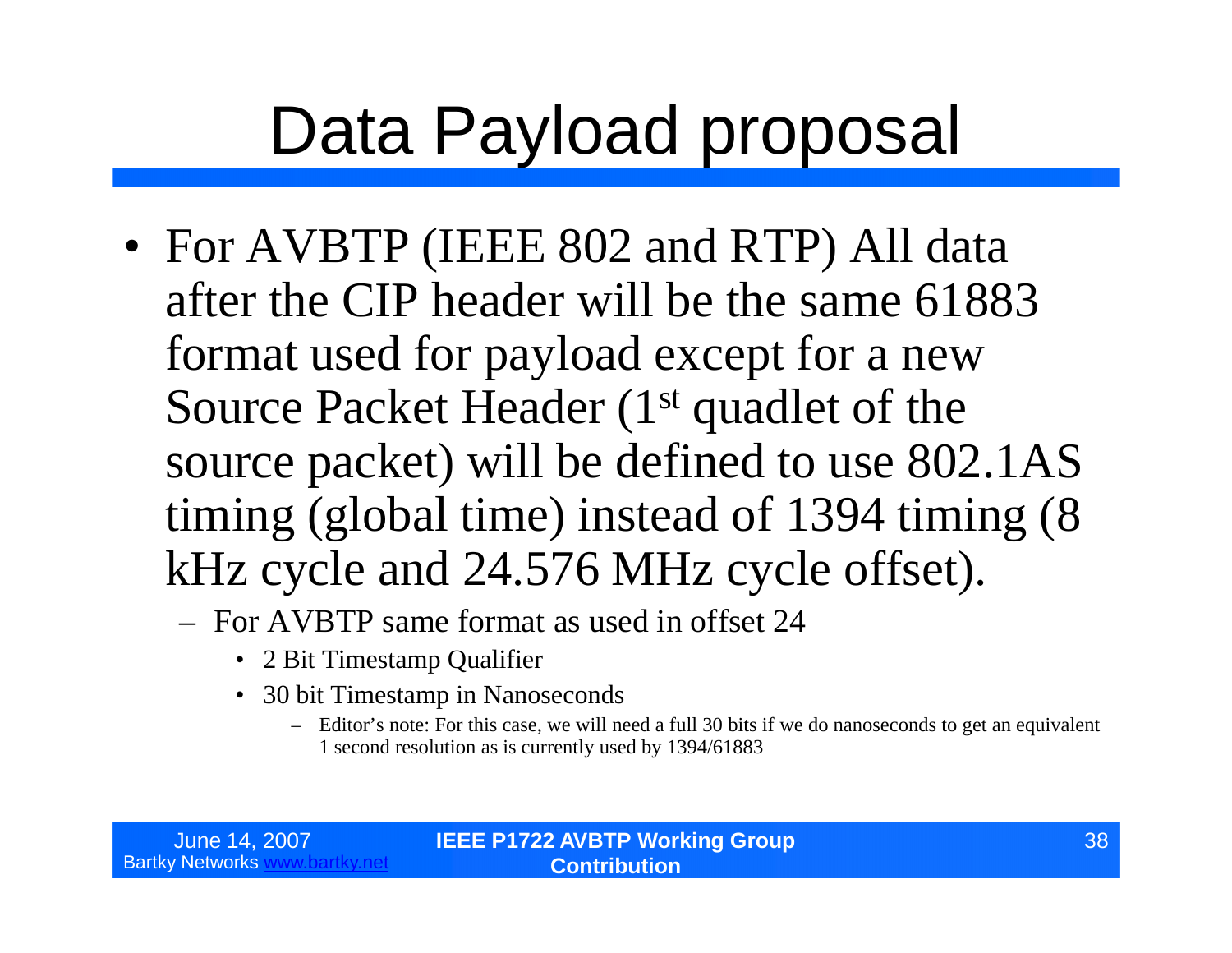### Current 61883-4 & -7 FDF field



FDF field

- FMT field:
	- 100000 binary: 61883-4
	- 100001 binary: 61883-7
- TSF (time shift flag) indicates a time-shifted data stream:
	- $-0$  = the stream is not time-shifted.
	- $-1$  = the stream is time-shifted.
- Res: reserved for future extension and shall be zeros.